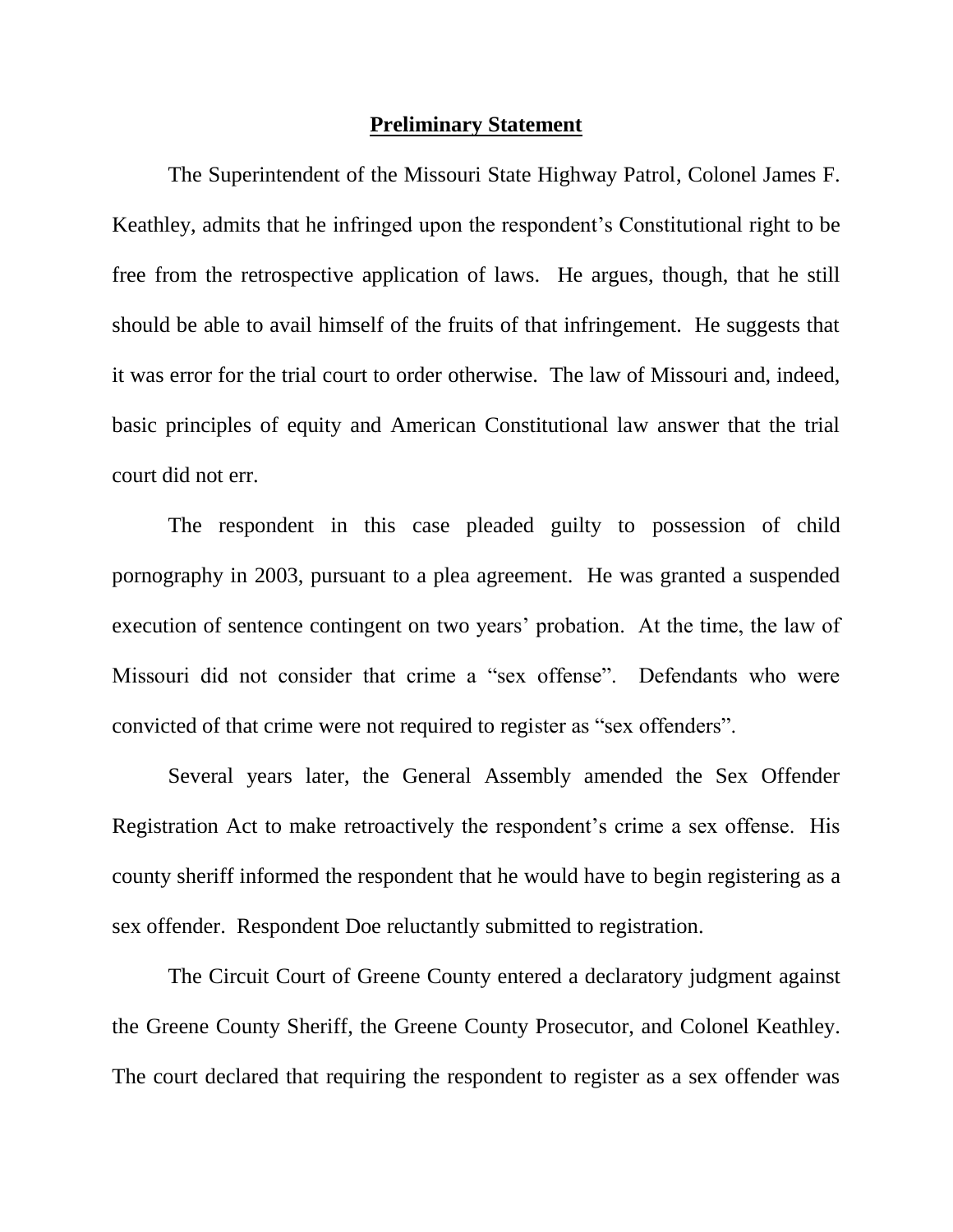an unconstitutionally retrospective application of law. It also ordered the defendants to expunge the respondent's information and photograph from their sex offender registries and to delete any information they illegally received as a result of his one registration.

Of the three defendants, only Colonel Keathley appeals. Although he fully acknowledges that requiring the respondent to register as a sex offender is and always was unconstitutional, he argues that he should be allowed to keep the information he obtained from the respondent illegally and use it as if it had not been obtained solely as a result of his unconstitutional actions. The trial court, however, correctly understood that equity acts to afford complete justice, and there can be no complete justice to the respondent unless Colonel Keathley is denied the fruits of his violation of the Constitution of Missouri.

Colonel Keathley ignores the central truth of this case. Further, he invokes an incorrect standard of review. The trial court's injunction was not an abuse of its discretion. Colonel Keathley's appeal is without merit.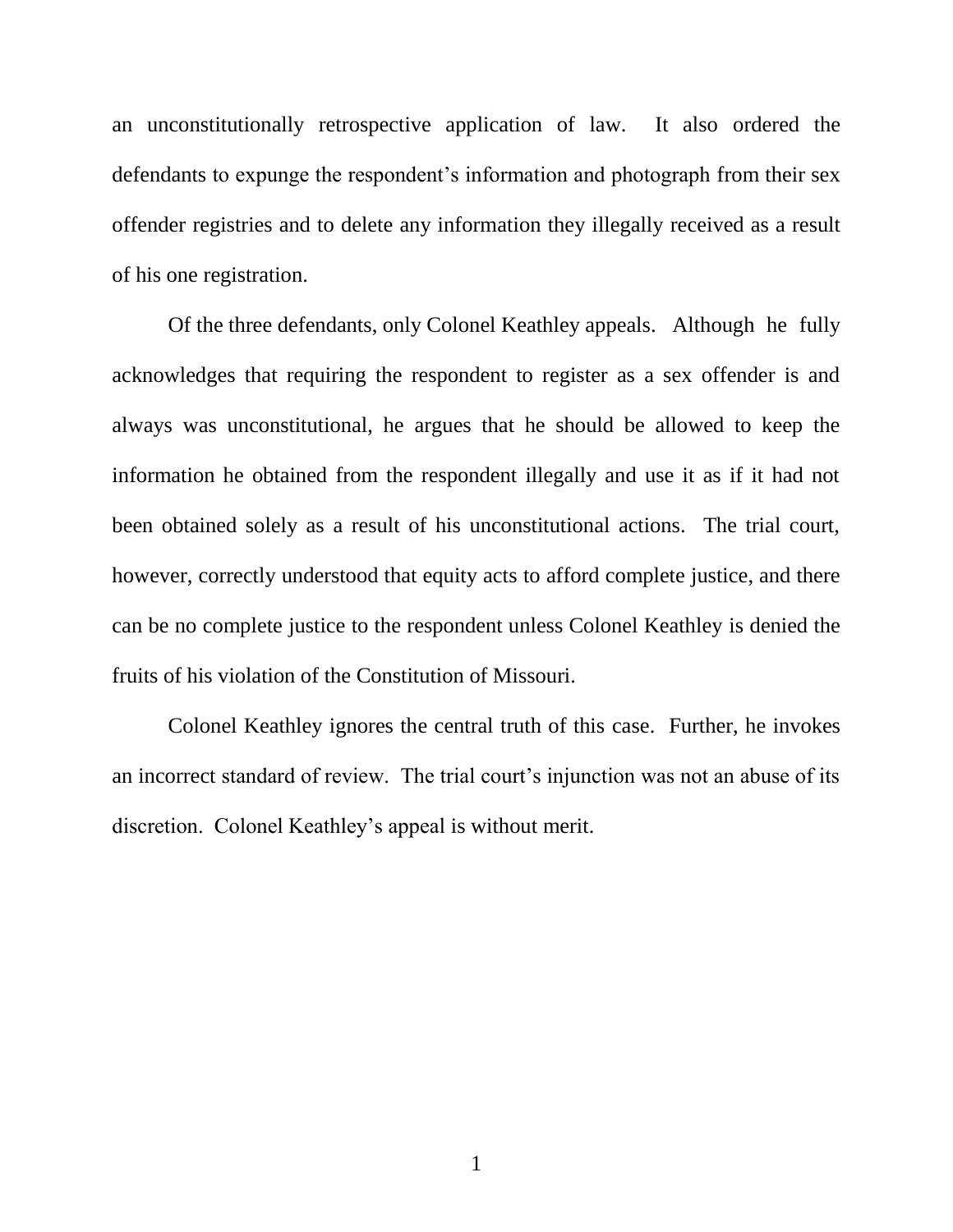# **Table of Contents**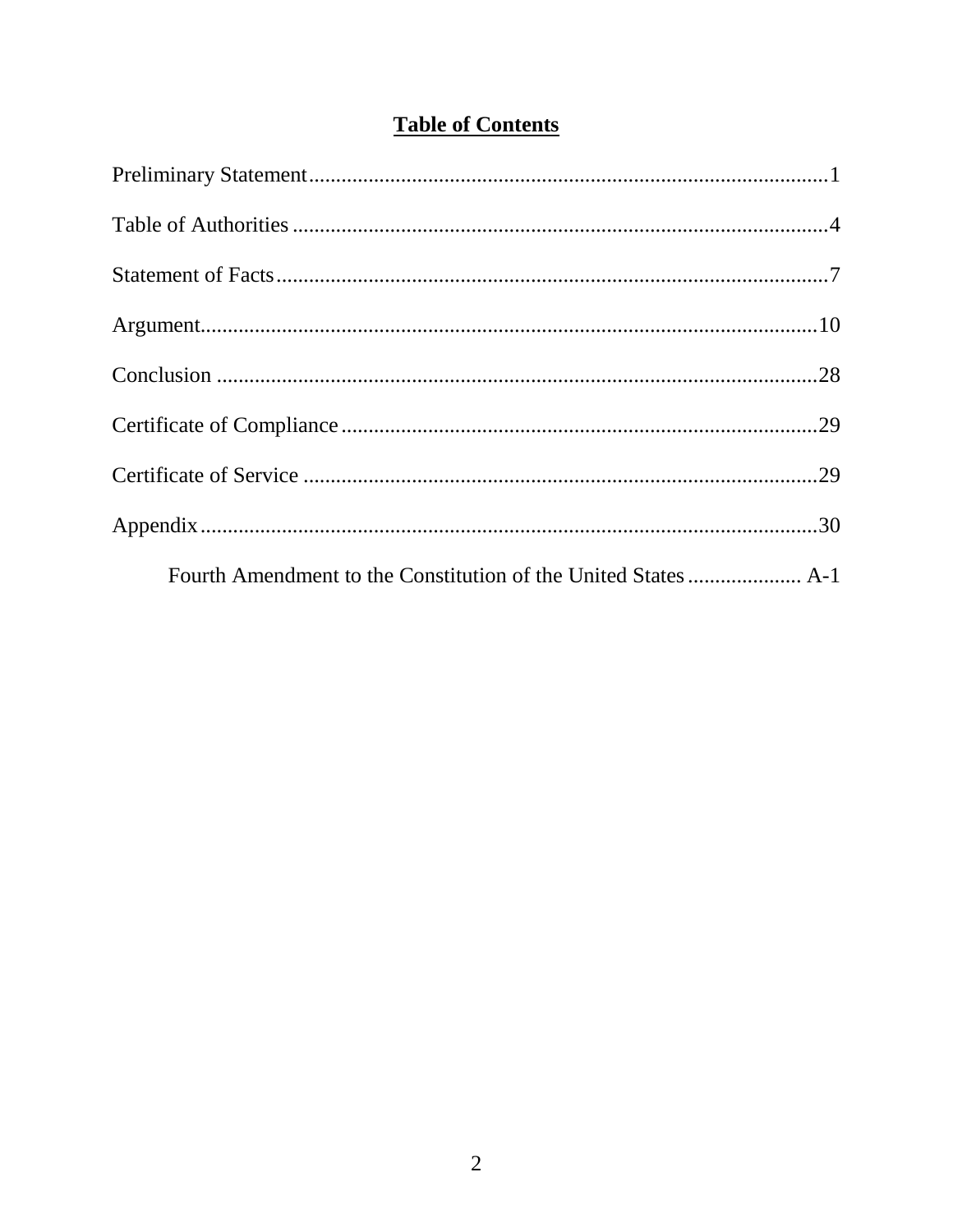# **Table of Authorities**

| ч<br>ı.<br>÷, |
|---------------|
|---------------|

| Colbert v. Nichols,                                                                         |
|---------------------------------------------------------------------------------------------|
| Doe v. Blunt,                                                                               |
| Doe v. Phillips,                                                                            |
| Doe v. Phillips,<br>2008 Mo. App. LEXIS 432 (Slip op. April 1, 2008)  13, 14-15, 16, 18, 27 |
| Edmunds v. Sigma Chapter of Alpha Kappa Lambda Fraternity, Inc.,                            |
| Hamer v. Nichols,                                                                           |
| Heinrich v. Hinson,                                                                         |
| ITT Commercial Fin. Corp. v. Mid-Am Marine Supply Corp.,                                    |
| Jackson v. Jackson,                                                                         |
| Lowdermilk v. Vescovo Bldg. & Realty Co.,                                                   |
| Murphy v. Carron,                                                                           |
| Nardone v. United States,<br>.25                                                            |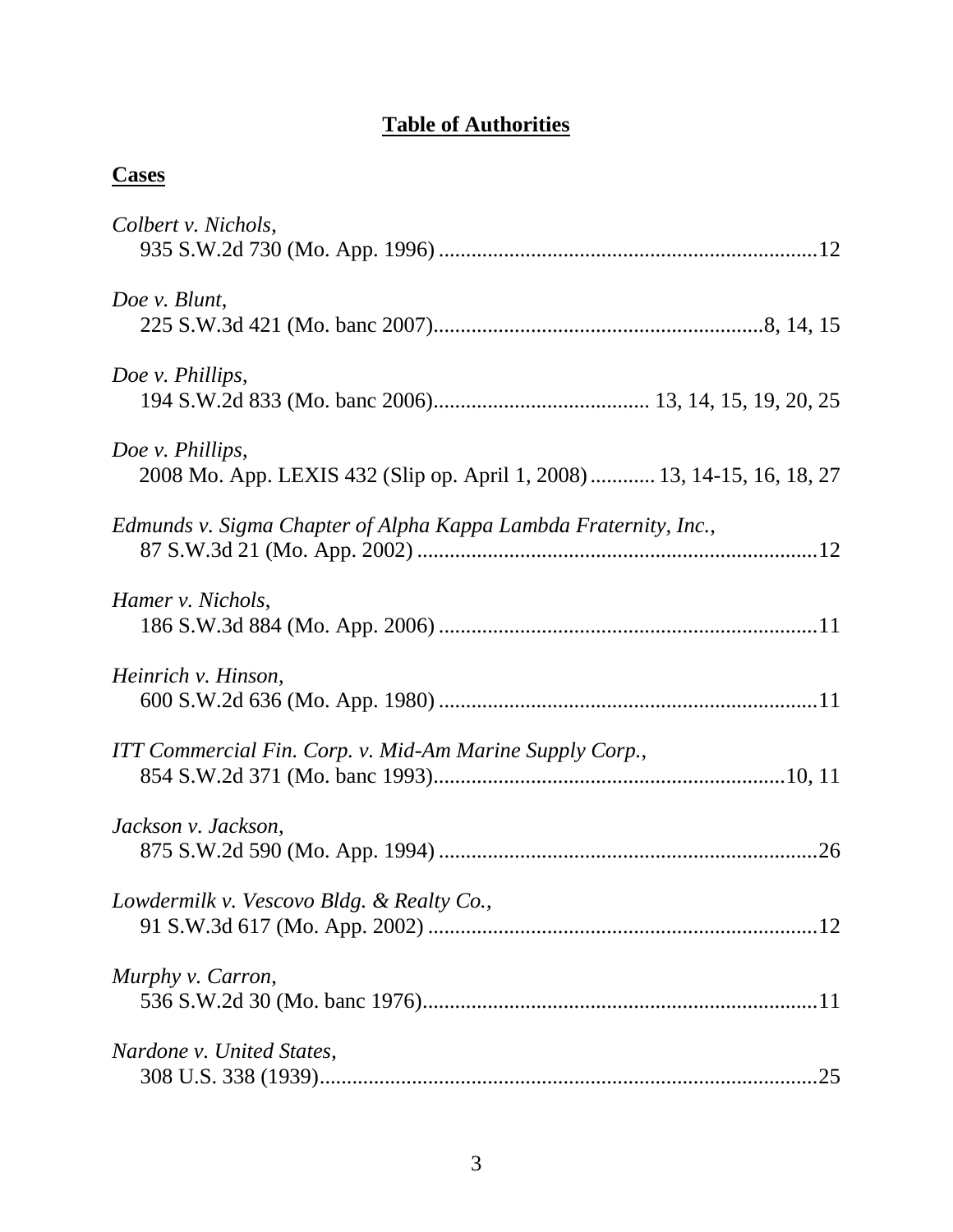| Ortmann v. Dace Homes Inc.,                         |
|-----------------------------------------------------|
| Silverthorne Lumber Co. v. United States,           |
| Southern Star Central Gas Pipeline, Inc. v. Murray, |
| State ex rel. Kauble v. Hartenbach,                 |
| Systematic Bus. Servs. Inc. v. Batten,              |
| Townsend v. Maplewood Inv. & Loan Co.,              |
| United States v. Ceccolini,                         |
| Weeks v. United States,                             |
| Wong Sun v. United States,                          |
| <b>Revised Statutes of Missouri</b>                 |
|                                                     |
|                                                     |
|                                                     |
|                                                     |
|                                                     |
|                                                     |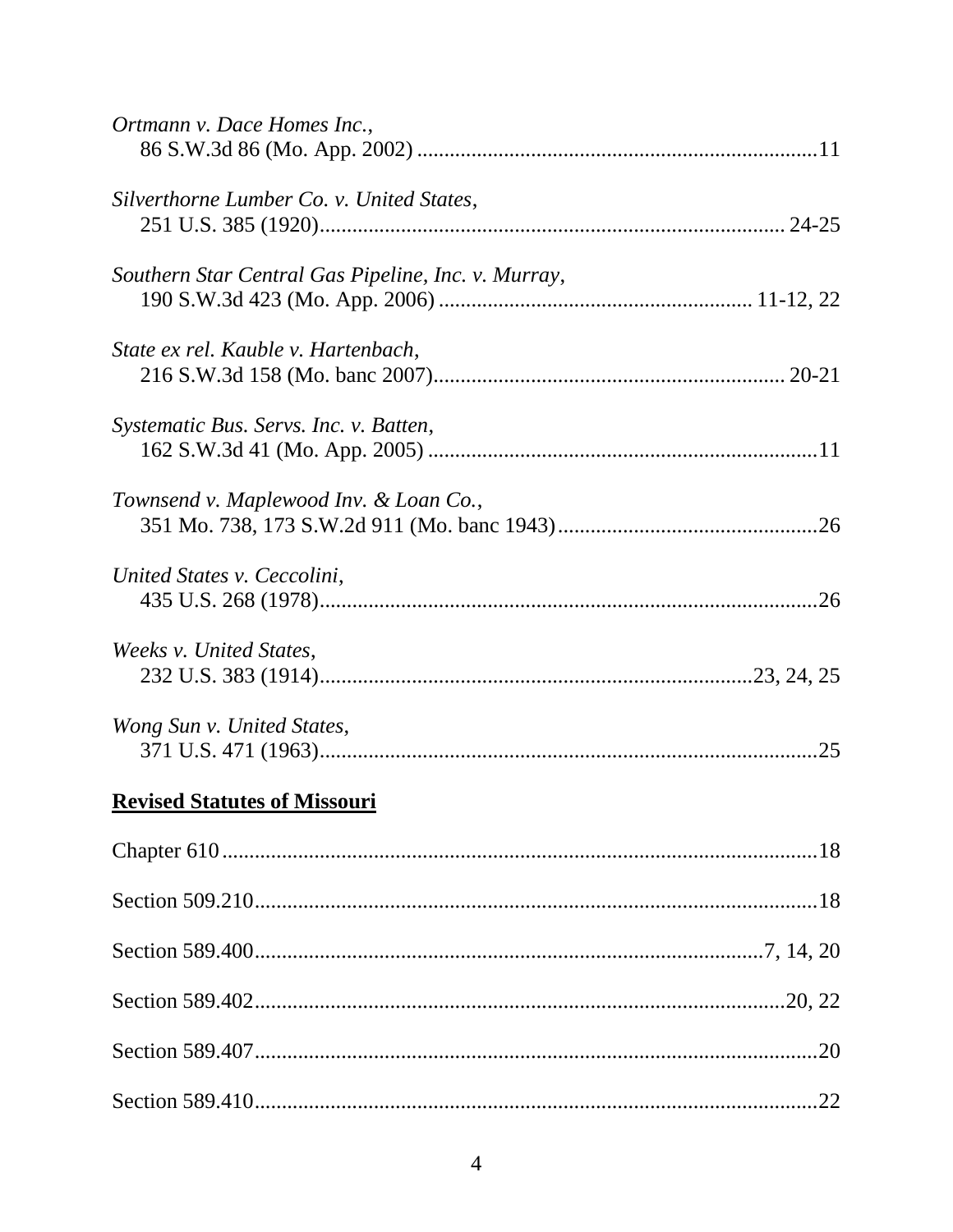| <b>Missouri Supreme Court Rules</b>      |  |
|------------------------------------------|--|
|                                          |  |
|                                          |  |
| <b>Constitution of Missouri</b>          |  |
|                                          |  |
| <b>Constitution of the United States</b> |  |
|                                          |  |
| <b>Treatises</b>                         |  |
|                                          |  |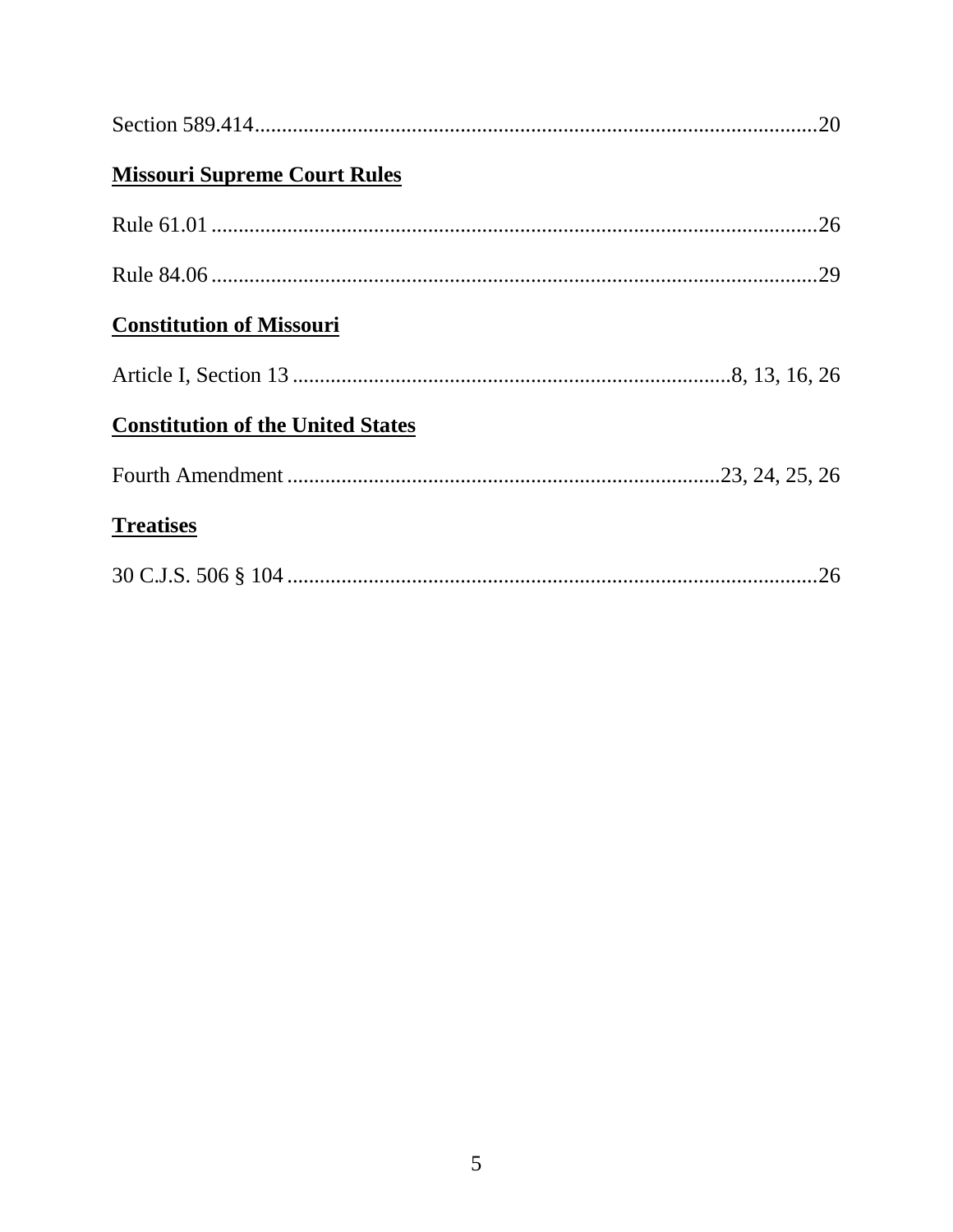#### **Statement of Facts**

In 2003, the respondent pleaded guilty in the Circuit Court of Christian County to fifteen misdemeanor counts of possession of child pornography (Legal File 8-9, 29, 32, 48-51, 53-68, 101). The circuit court sentenced him to one year of imprisonment in the Christian County Jail on each count, to be served concurrently, but suspended the execution of the sentences contingent on two years of probation, psychiatric treatment, and ten days' "shock time" in the Christian County Jail (L.F. 9, 32, 48-51, 53). At the time of his guilty plea, the law of Missouri did not consider the respondent to a "sex offender" and did not require that he register as one (L.F. 8-9).

Effective August 28, 2004, the Missouri General Assembly broadened the Sex Offender Registration Act, §§ 589.400, R.S.Mo., *et seq.*, to include retroactively among those who must register as "sex offenders" any "person who, since July 1, 1979, has been or is hereafter convicted of, been found guilty of, or pled guilty or *nolo contendere* to committing, or attempting to commit ... possession of child pornography" (L.F. 10). Shortly thereafter, the respondent was informed by the Sheriff of Greene County that he would have to submit to sex offender registration (L.F. 36). The respondent complied (L.F. 36).

On October 12, 2006, the respondent filed suit in the Circuit Court of Greene County (L.F. 7). He named as defendants the Greene County Prosecutor, the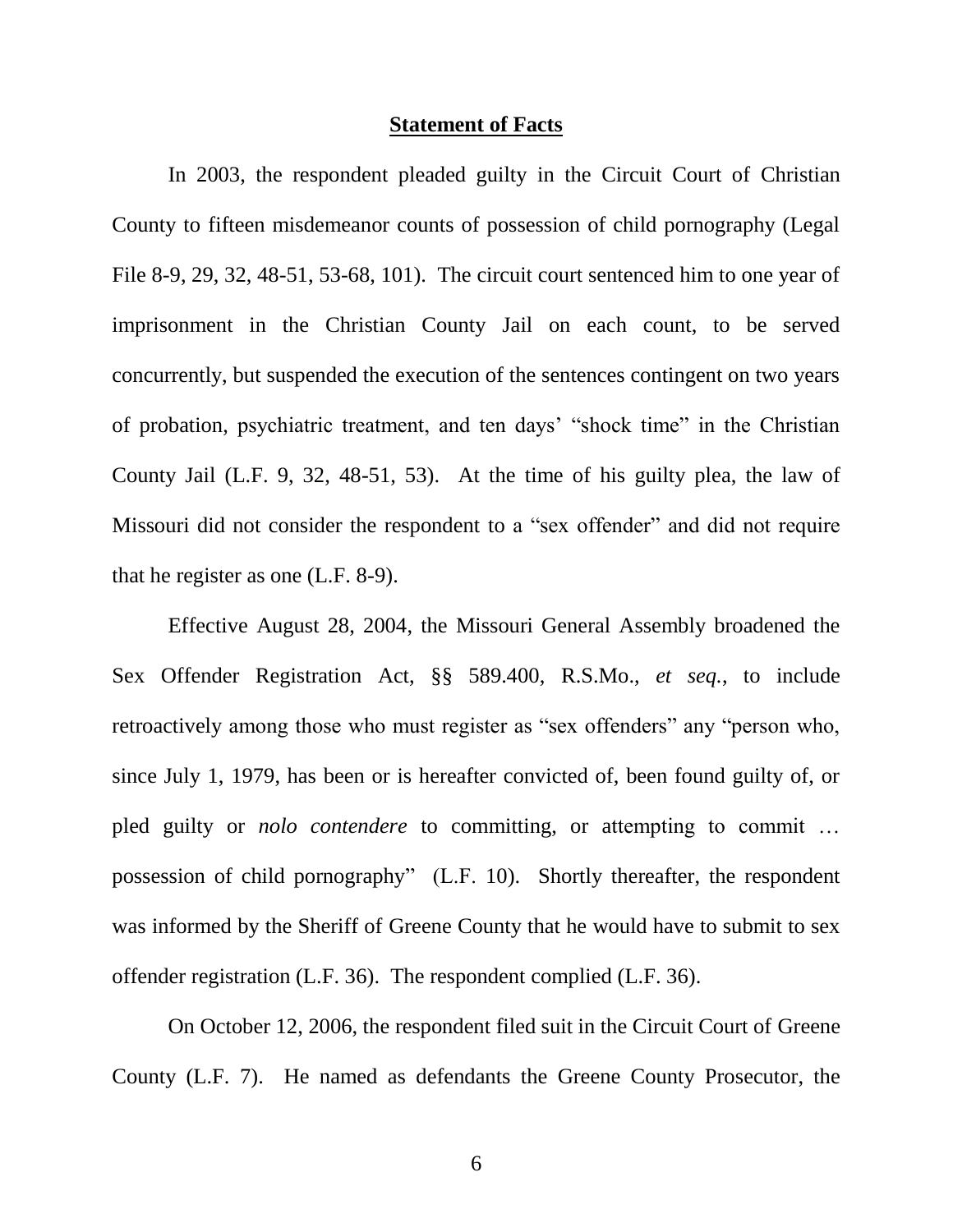Sheriff of Greene County, and the Superintendent of the Missouri State Highway Patrol (referred to in this Brief as Colonel Keathley) (L.F. 7). The respondent sought a declaratory judgment that Article I, Section 13, of the Constitution of Missouri prohibited the requirement that he register as a sex offender (L.F. 7, 12). He also sought injunctive relief preventing the distribution or dissemination of any information which the defendants had obtained from the respondent's registration (L.F. 12). The defendants moved to dismiss (L.F. 4). On February 21, 2008, after argument in open court, the circuit court overruled the defendants' motions to dismiss, entered a protective order, and called for motions for summary judgment (L.F. 4-5). Shortly thereafter, the respondent moved for summary judgment (L.F. 28-42).

On August 21, 2007, the circuit court granted summary judgment to the respondent (L.F. 6, 133). The court declared,

In *Doe v. Blunt*, SC87786 (Mo. banc June 12, 2007), the Supreme Court of Missouri held that offenders convicted before §589.400.1(2) was amended to include the applicable offense are not criminally liable for failing to register. Applying that precedent to the facts of this case, this Plaintiff John Doe never was required to register as a sex offender.

…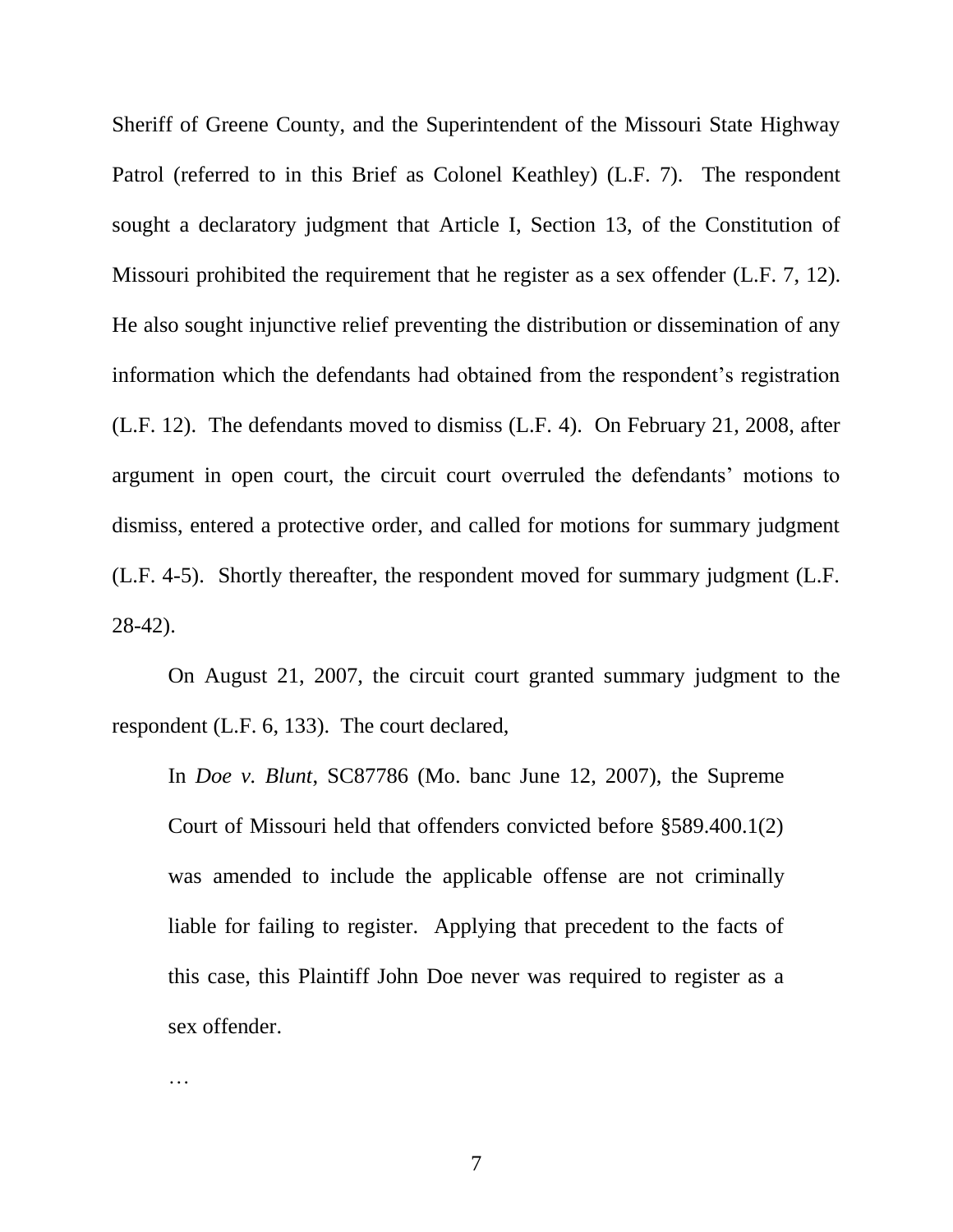The Court orders that this Plaintiff John Doe immediately and permanently is relieved of any requirement to register.

(L.F. 133). The court also incorporated permanent injunctive relief into its Judgment:

The defendants are ordered immediately and permanently to expunge this Plaintiff John Doe from all Sex Offender Registries. Because the Court holds that there was, and is, no duty for this Plaintiff to register, the defendants also are ordered immediately and permanently to delete from their records any personal information pertaining to this Plaintiff John Doe related to the registration, including photographic images.

(L.F. 133).

Colonel Keathley filed two timely post-judgment motions: a Motion to Amend Judgment and a Motion to Stay Judgment Pending Appeal (L.F. 134-138, 139-143). The other two defendants did not file any post-judgment motions. The trial court made no ruling on the post-judgment motions (L.F. 6).

Colonel Keathley filed a timely Notice of Appeal to this Court (L.F. 6, 163).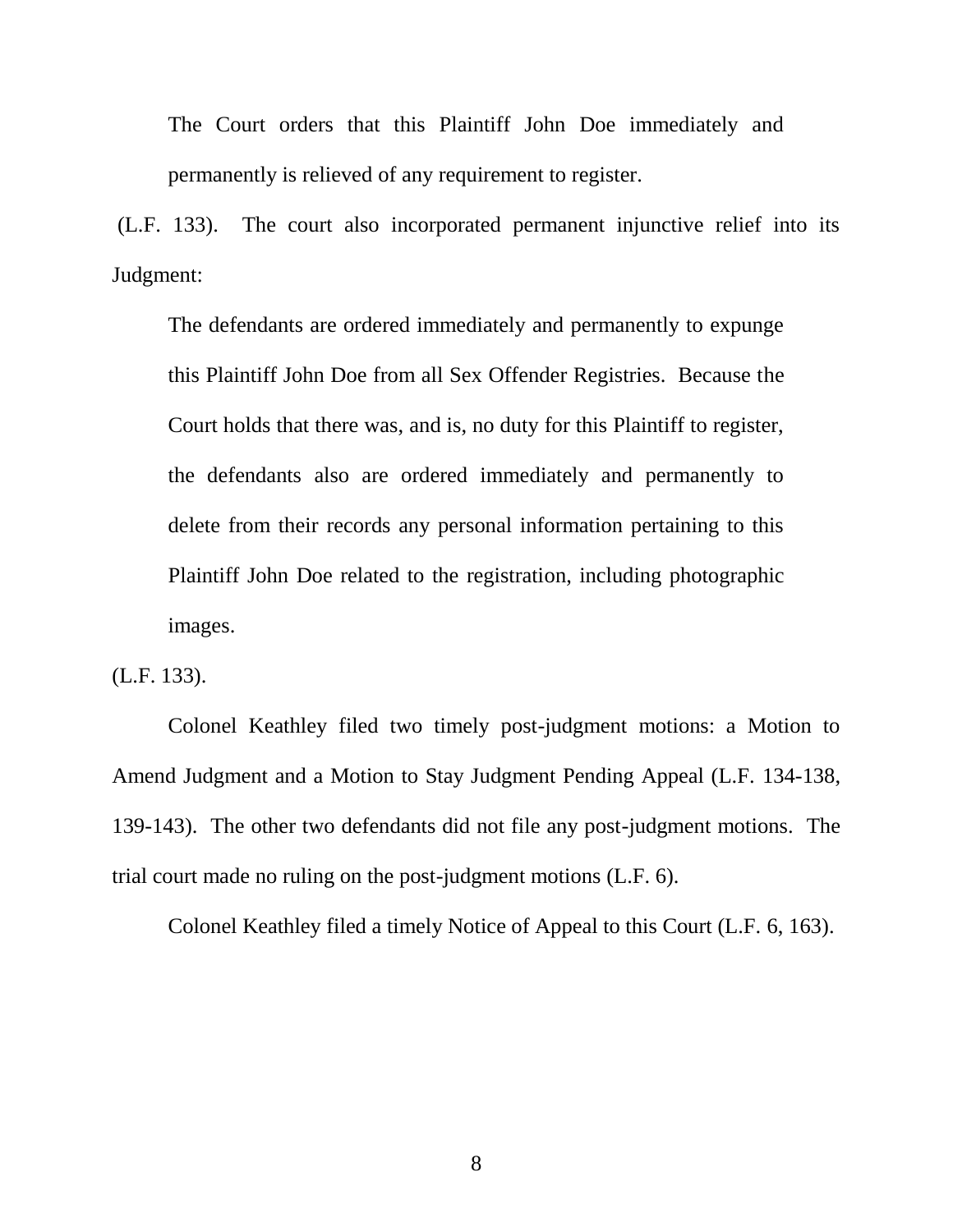#### **Argument**

The trial court did not abuse its discretion in permanently enjoining the defendants from publicly disseminating any of the respondent's sex offender registration material and ordering the defendants to delete any of the respondent's registration material because the defendants never would have been provided with the registration material without the unconstitutionally retrospective application of the Sex Offender Registration Act to the respondent, and the balance of the equities weighs strongly in favor of Constitutional compliance.

### Standard of Review

As the standard of review, Colonel Keathley cites the standard for summary judgment enunciated in *ITT Commercial Fin. Corp. v. Mid-Am Marine Supply Corp.*, 854 S.W.2d 371 (Mo. banc 1993) (Brief of the Appellant 11). That is, in an appeal from a grant or denial of summary judgment, this Court reviews the record "in the light most favorable to the party against whom judgment was entered. Facts set forth by affidavit or otherwise in support of a party's motion are taken as true unless contradicted by the non-moving party's response to the summary judgment motion." 854 S.W.2d at 376. The Court accords "the non-movant the benefit of all reasonable inferences from the record." *Id.* The "propriety of summary judgment is purely an issue of law" and the standard of review "is essentially *de novo*." *Id.*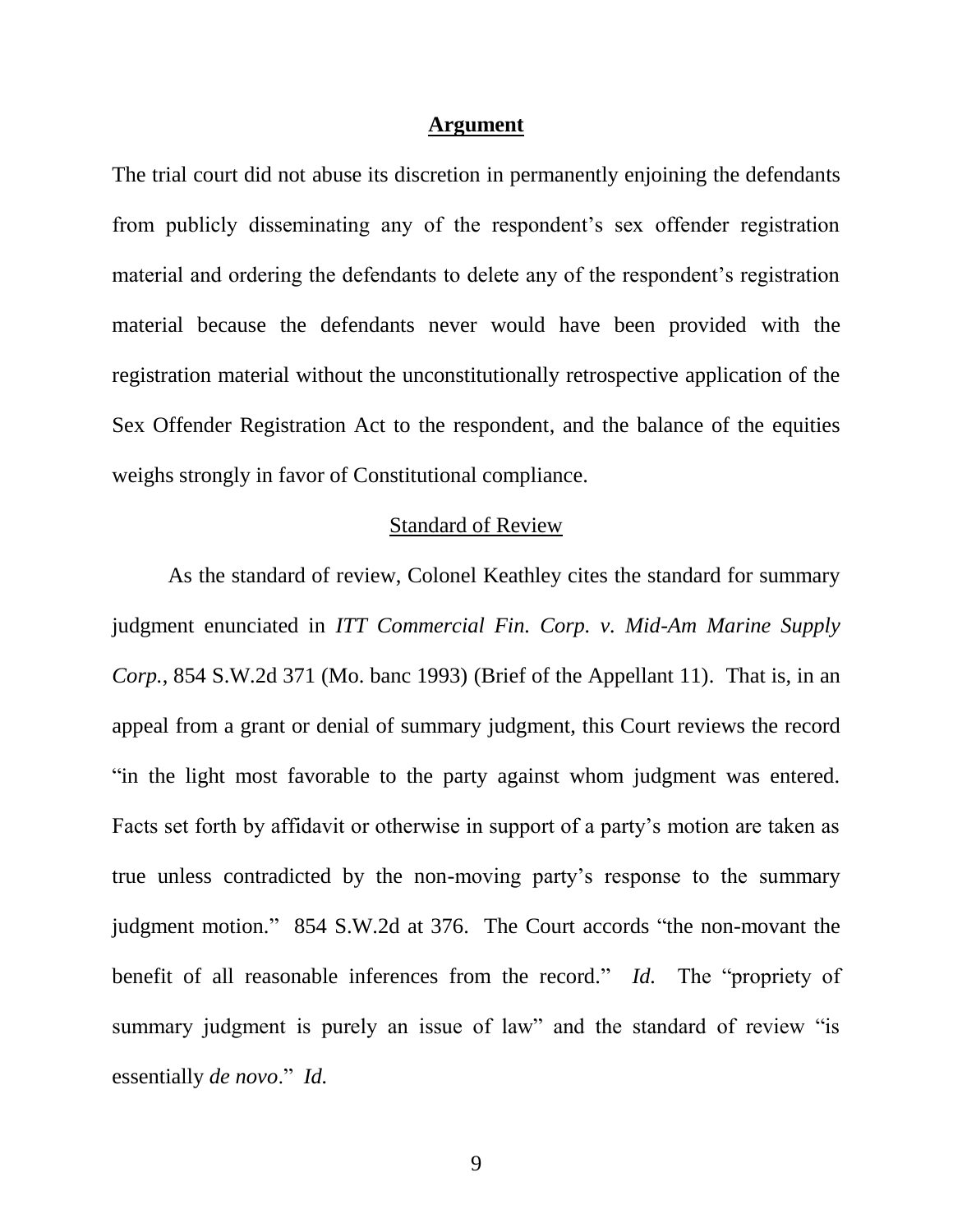While *ITT* does recite the standard of review for summary judgment, in this case, it is not the end-all, be-all of the Court's inquiry. Although this case was decided on summary judgment, it is a declaratory action seeking an injunction. A declaratory action seeking an injunction is an action in equity. *Southern Star Central Gas Pipeline, Inc. v. Murray*, 190 S.W.3d 423, 429 (Mo. App. 2006) (citing *Systematic Bus. Servs. Inc. v. Batten*, 162 S.W.3d 41, 46 (Mo. App. 2005)). This Court will affirm a trial court's judgment in a court-tried equity action "so long as it is supported by substantial evidence, is not against the weight of the evidence, and does not erroneously declare or apply the law." *Hamer v. Nichols*, 186 S.W.3d 884, 886 (Mo. App. 2006) (quoting *Murphy v. Carron*, 536 S.W.2d 30 (Mo. banc 1976)). When reviewing a court-tried case, this Court views "all evidence and inferences in the light most favorable to the judgment and disregard[s] all contrary evidence and inferences." *Ortmann v. Dace Homes Inc.*, 86 S.W.3d 86, 88 (Mo. App. 2002).

Colonel Keathley's appeal deals only with the injunctive portion of the trial court's Judgment. Whether an injunction should be granted is a question within the trial court's discretion in balancing the equities. *Southern Star*, 190 S.W.3d at 432 (citing *Heinrich v. Hinson*, 600 S.W.2d 636, 640 (Mo. App. 1980)). Accordingly, the trial court's judgment granting an injunction is reviewed for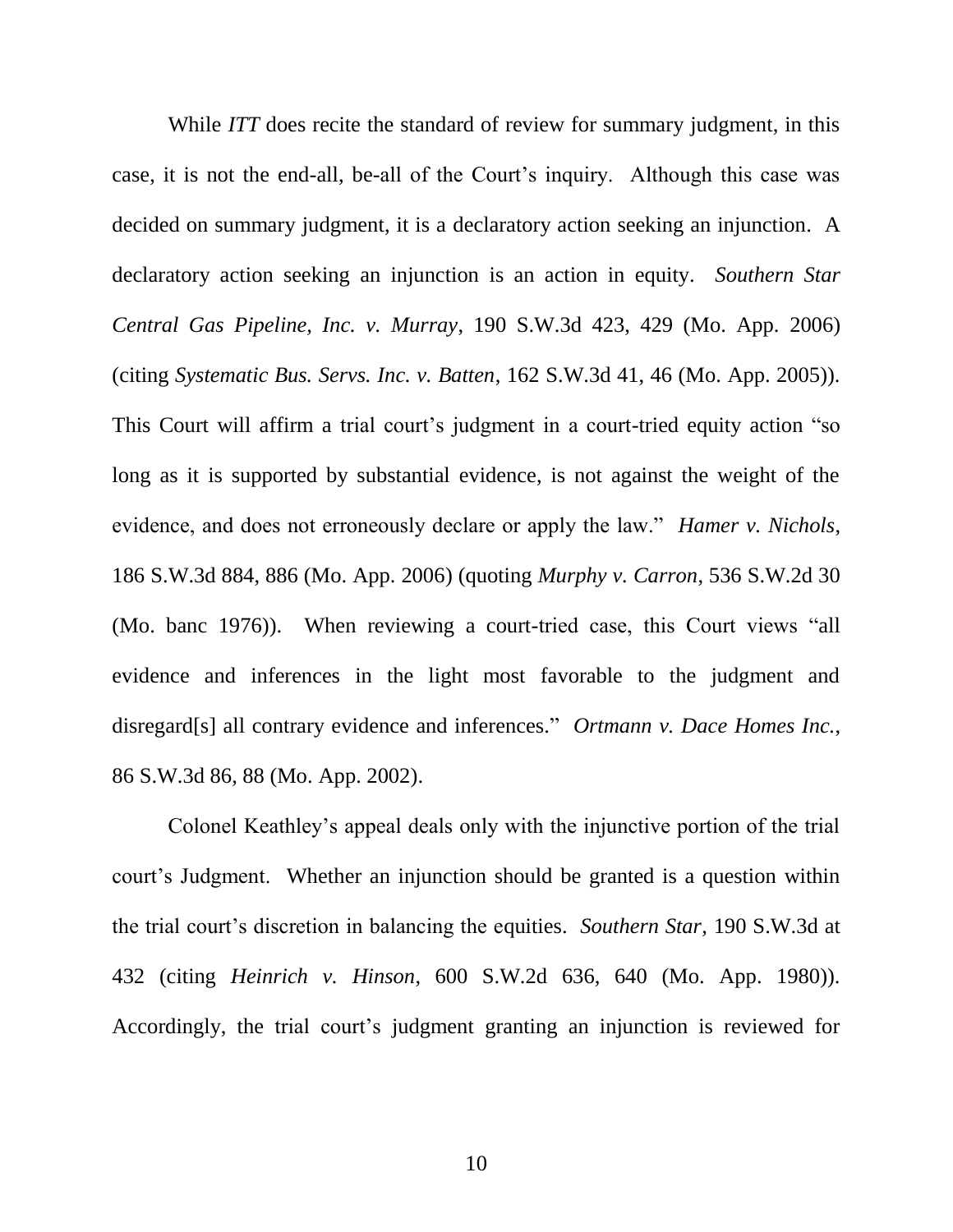abuse of the trial court's discretion. *Id.* at 429 (citing *Colbert v. Nichols*, 935 S.W.2d 730, 734 (Mo. App. 1996)). That is,

"The issuance of injunctive relief, along with the terms and provisions thereof, rests largely within the sound discretion of the trial court." The trial court "is vested with a broad discretionary power to shape and fashion the relief it grants to fit particular facts, circumstances, and equities of the case before it."

*Id.* at 432 (quoting *Edmunds v. Sigma Chapter of Alpha Kappa Lambda Fraternity, Inc.*, 87 S.W.3d 21, 29 (Mo. App. 2002)).

A trial court abuses its discretion when its "ruling is clearly against the logic of the circumstances then before the court and is so arbitrary and unreasonable as to shock the sense of justice and indicate a lack of careful consideration." *Lowdermilk v. Vescovo Bldg. & Realty Co.*, 91 S.W.3d 617, 625 (Mo. App. 2002). Simply put, "If reasonable people can differ about the propriety of the action taken by the trial court, the trial court did not abuse its discretion." *Id.*

Although Colonel Keathley admits that this was a declaratory action resulting in injunctive relief (Br. of the Appellant 11-12), he makes no mention of any discretionary analysis. His Brief does not recite any argument as to how the trial court abused its discretion in granting injunctive relief. Colonel Keathley has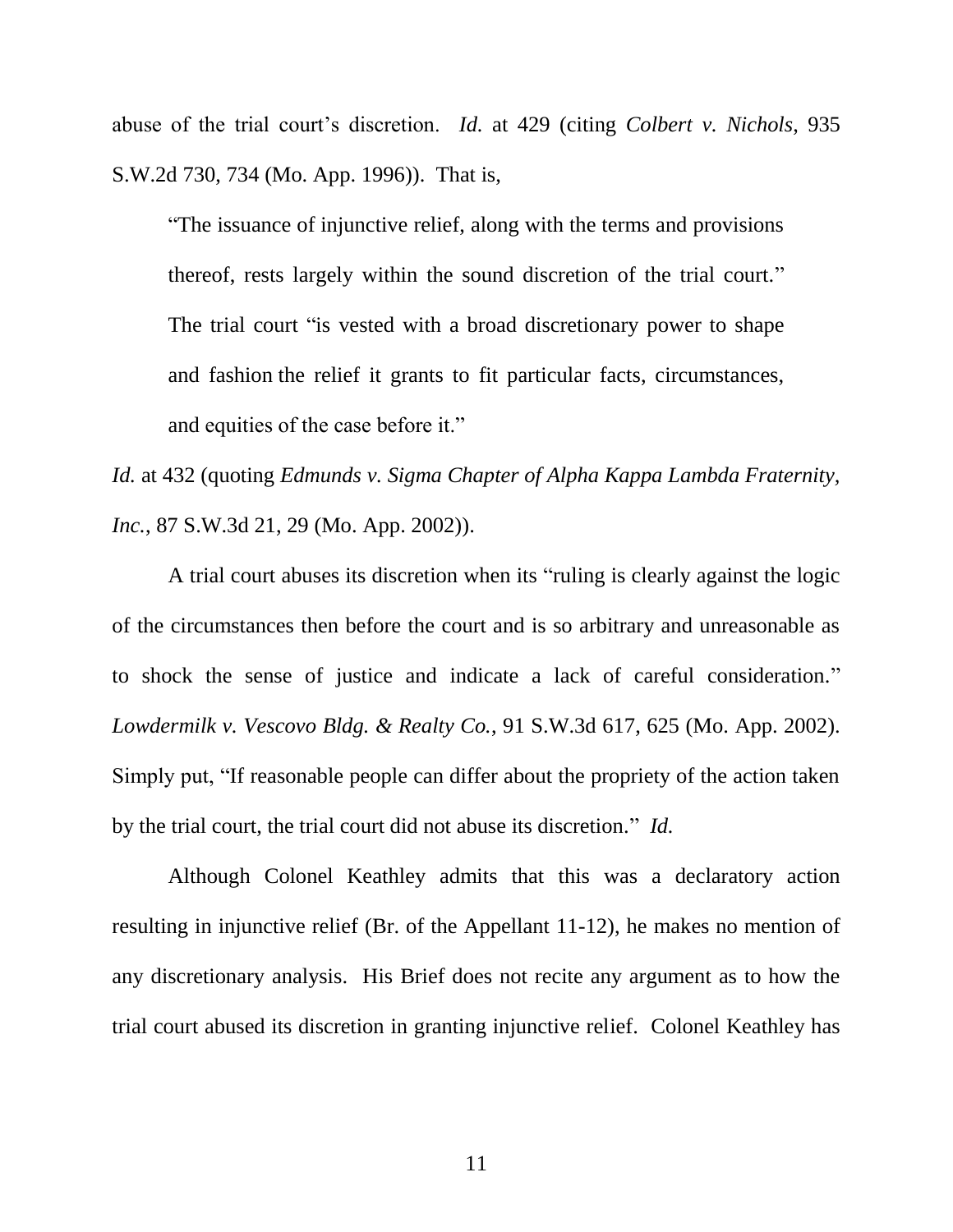the burden of establishing that the trial court abused its discretion in his opening Brief. He has not met this burden.

\* \* \*

Colonel Keathley presents three Points Relied On. In all three, he argues that the trial court's Judgment ordering the defendants to expunge the respondent from all sex offender registries and to delete any material pertaining to the respondent obtained as a result of his past sex offender registration was error because Colonel Keathley's dissemination and use of the material does not violate the prohibition on the retrospective application of laws contained in Article I, Section 13, of the Constitution of Missouri. He argues that this is for three reasons: (1) the respondent already provided the information, so continuing to use the material and disseminating it to the public does not require the respondent to take any new action or fulfill any new obligation (Br. of the Appellant 12); (2) the information is available from other sources (Br. of the Appellant 19); and (3) retention of the information in files accessible only to law enforcement is "procedural only" (Br. of the Appellant 21).

This Court already has ruled against Colonel Keathley on all three of his arguments. *See Doe v. Phillips*, Case No. WD68066, 2008 Mo. App. LEXIS 432 (Slip op. April 1, 2008). That case was the second appeal in the original *Doe v. Phillips* case, 194 S.W.3d 833 (Mo. banc 2006). In the first appeal, the Supreme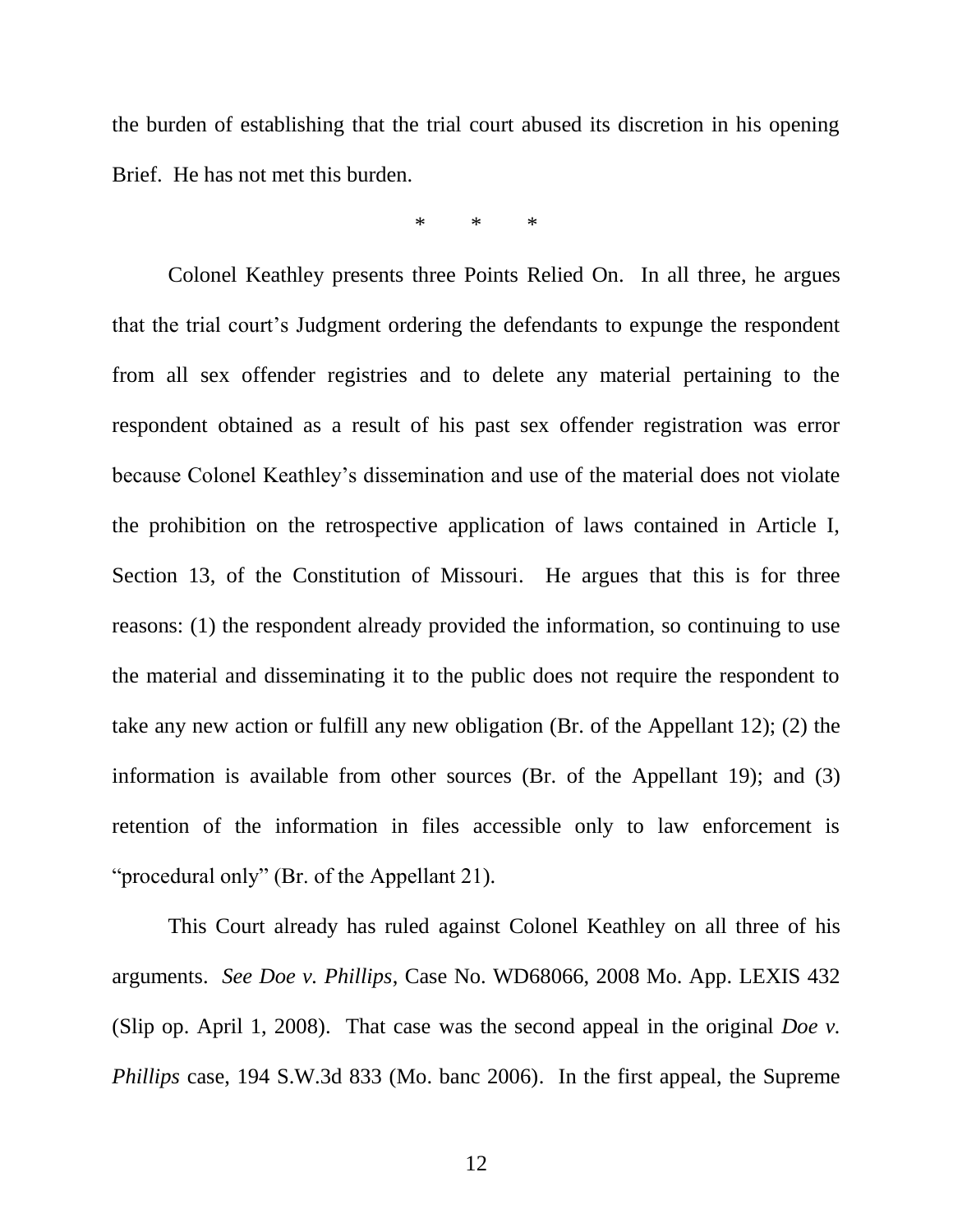Court held that applying the sex offender registration requirements under §§ 589.400 through 589.425, R.S.Mo., to persons who were convicted prior to the enactment of the law violated the Missouri Constitution's prohibition on retrospective laws. 194 S.W.3d at 852. The Supreme Court subsequently applied that holding to persons such as the respondent in this case, whose crimes later were added to § 589.400. *Doe v. Blunt*, 225 S.W.3d 421, 422 (Mo. banc 2007). On remand from the Supreme Court in Phillips, the Circuit Court of Jackson County entered a permanent injunction against Colonel Keathley prohibiting him from "publishing the photographs of plaintiffs on websites on the Internet[,] or otherwise disseminating such photographs … and identifying information of persons registered under SORA whose convictions predated January 1, 1995." *Phillips*, 2008 Mo. App. LEXIS 432 at \*3.

As in this case, Colonel Keathley appealed the circuit court's judgment to the Western District of this Court. *Id.* On appeal, this Court held that Colonel Keathley's

argument misses the point of the injunctive relief granted. The circuit court did not enjoin the dissemination of the plaintiffs' photos because such conduct directly violated the constitution; rather, the court concluded that the dissemination was improper because the photos were obtained as a result of an unconstitutional statutory provision.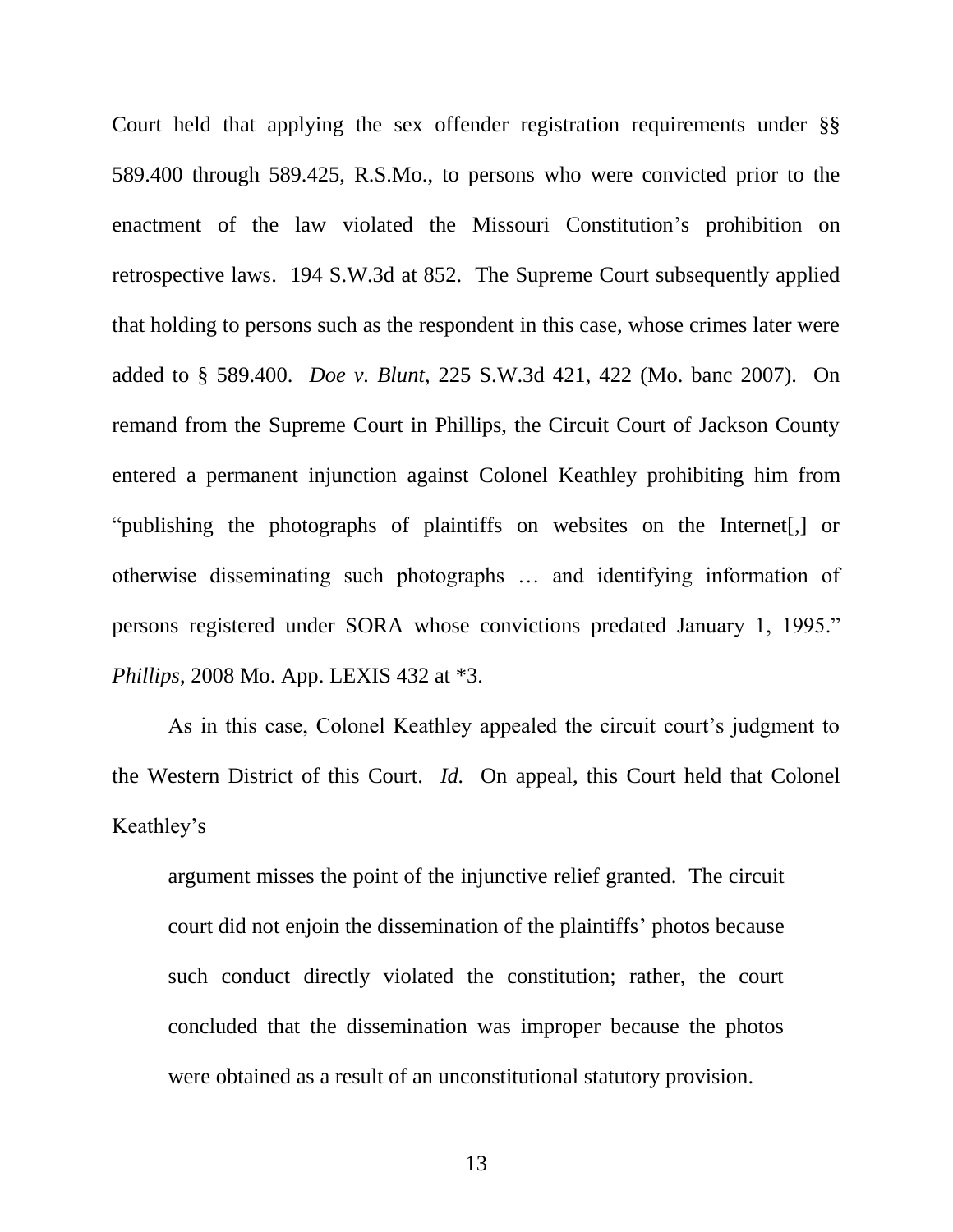*Id.* at \*4-\*5. As such, "the circuit court reasonably exercised its discretion in attempting to fully address the wrongs suffered by the pre-1995 offenders, who were unlawfully required to register under SORA." *Id.* at \*5.

This Court affirmed the trial court's injunction in part and reversed it in part. *Id.* at \*10. The only improper part of the injunction in that case was that it was not limited to the publication of information which "was obtained as a result of" the respondents' sex offender registrations. *Id.* This Court remanded the case back to the circuit court for entry of an injunction which was limited to prohibiting Colonel Keathley from publishing information and photographs which was obtained as a result of the registrations. *Id.*

In this case, however, the circuit court did not make that mistake. Here, the circuit court expressly limited its injunction to the facts before it and declared that its injunction was limited to "personal information pertaining to this Plaintiff John Doe *related to the registration*, including photographic images" (L.F. 133) (emphasis added). Accordingly, "the circuit court was within its broad discretionary power in formulating the injunction to fit the facts before it and prevent injustice." *Phillips*, 2008 Mo. LEXIS 432 at \*10. Colonel Keathley's arguments are without merit, particularly in light of this new decision.

Colonel Keathley admits that under *Doe v. Phillips*, 194 S.W.2d 833 (Mo. banc 2006) and *Doe v. Blunt*, 225 S.W.3d 421 (Mo. banc 2007), requiring the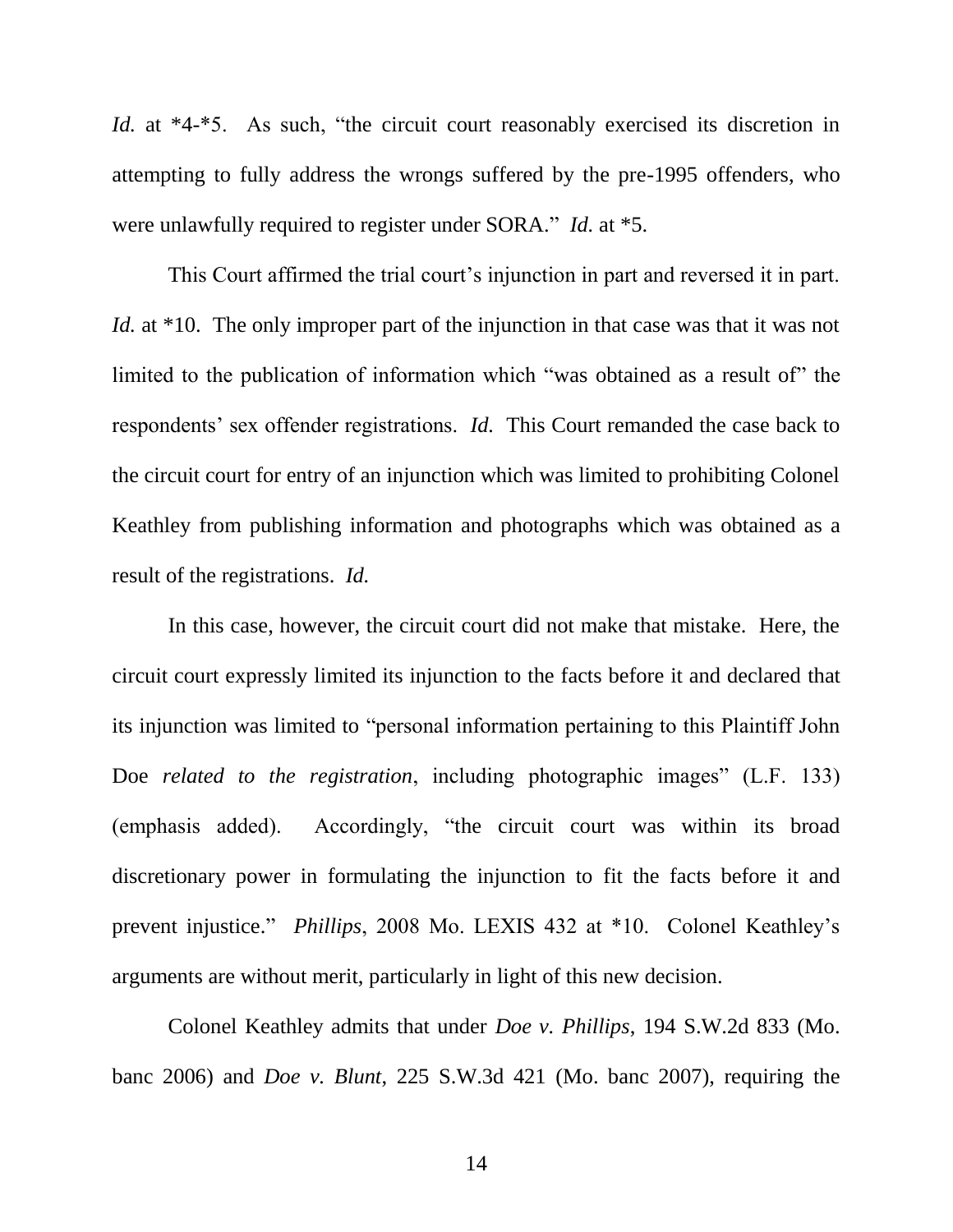respondent to register as a sex offender under the Sex Offender Registration Act, §§ 589.400, *et seq.*, was an unconstitutional retrospective application of law (Br. of the Appellant 13-14). In arguing that the fruits of the respondent's unconstitutionally-required registration should remain available to him for public dissemination, Colonel Keathley discusses only the standard of what constitutes a retrospective application of law. He makes virtually no mention of the effects of an unconstitutional action by the government and how equity deals with these effects so as to afford justice to make the plaintiff whole. This also was where he "missed the point" in *Phillips*, 2008 Mo. App. LEXIS 432 at \*4. The law of Missouri and, indeed, the whole of American Constitutional law are clear that when the government engages in an unconstitutional action, any fruits it gains from that action equitably should be denied to  $it$  – no matter where those materials are.

In this case, when weighing the balance of the equities, the trial court correctly understood that compliance with Article I, Section 13, of the Constitution of Missouri outweighs any interest which Colonel Keathley and the Highway Patrol may have under the Sex Offender Registration Act. The respondent never should have been required to register, as Colonel Keathley acknowledges. Because of the respondent's one unconstitutionally required submission to registration, Colonel Keathley was provided with personal information and photographs which he otherwise would not have possessed. Accordingly, the trial court correctly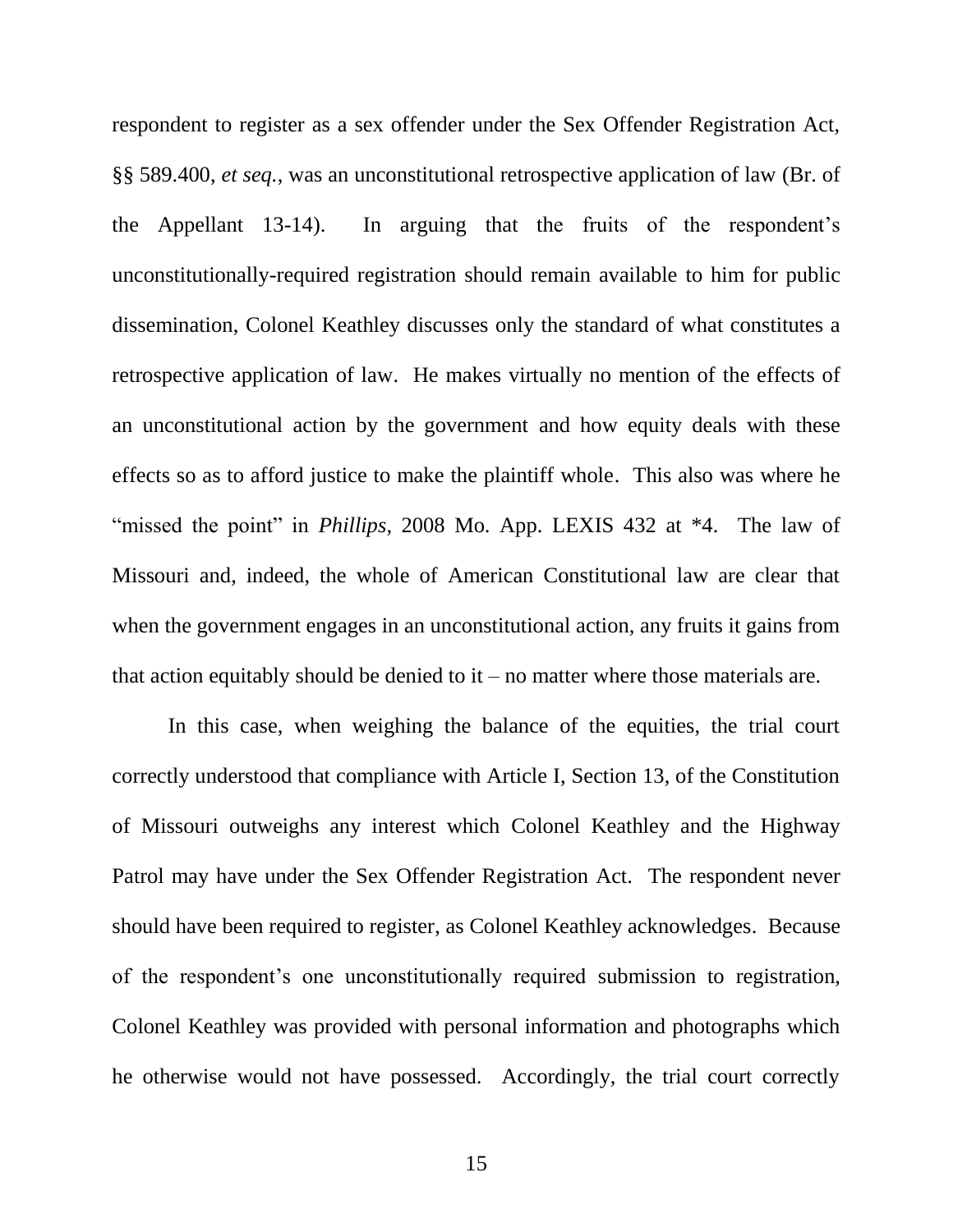decreed that this material must be deleted because "there was, and is, no duty for this Plaintiff to register" (L.F. 133).

In his second Point Relied On, Colonel Keathley argues that the trial court's injunction was error because the respondent's "name and offense are openly available from sources other than the information he has provided as part of the registration process" (Br. of the Appellant 19). But it is neither this other public information which Colonel Keathley seeks to keep, nor, indeed, was it some other public information which he was ordered to delete. The trial court's Judgment concisely limited the subject matter of its injunction to "personal information pertaining to this Plaintiff John Doe related to the registration, including photographic images" (L.F. 133). Shorn of superfluous language, Colonel Keathley's second Point Relied On reads:

The trial court erred in … ordering defendants to expunge plaintiff from all sex offender registries and to delete any personal information pertaining to plaintiff *obtained as a result of his past registrations as a sex offender* … in that continued inclusion on sex offender registries of such information that is publicly available from sources other than plaintiff's past registrations does not require …

(Br. of the Appellant 20) (emphasis added). So, Colonel Keathley essentially argues that he should be allowed to keep and display *the unconstitutionally*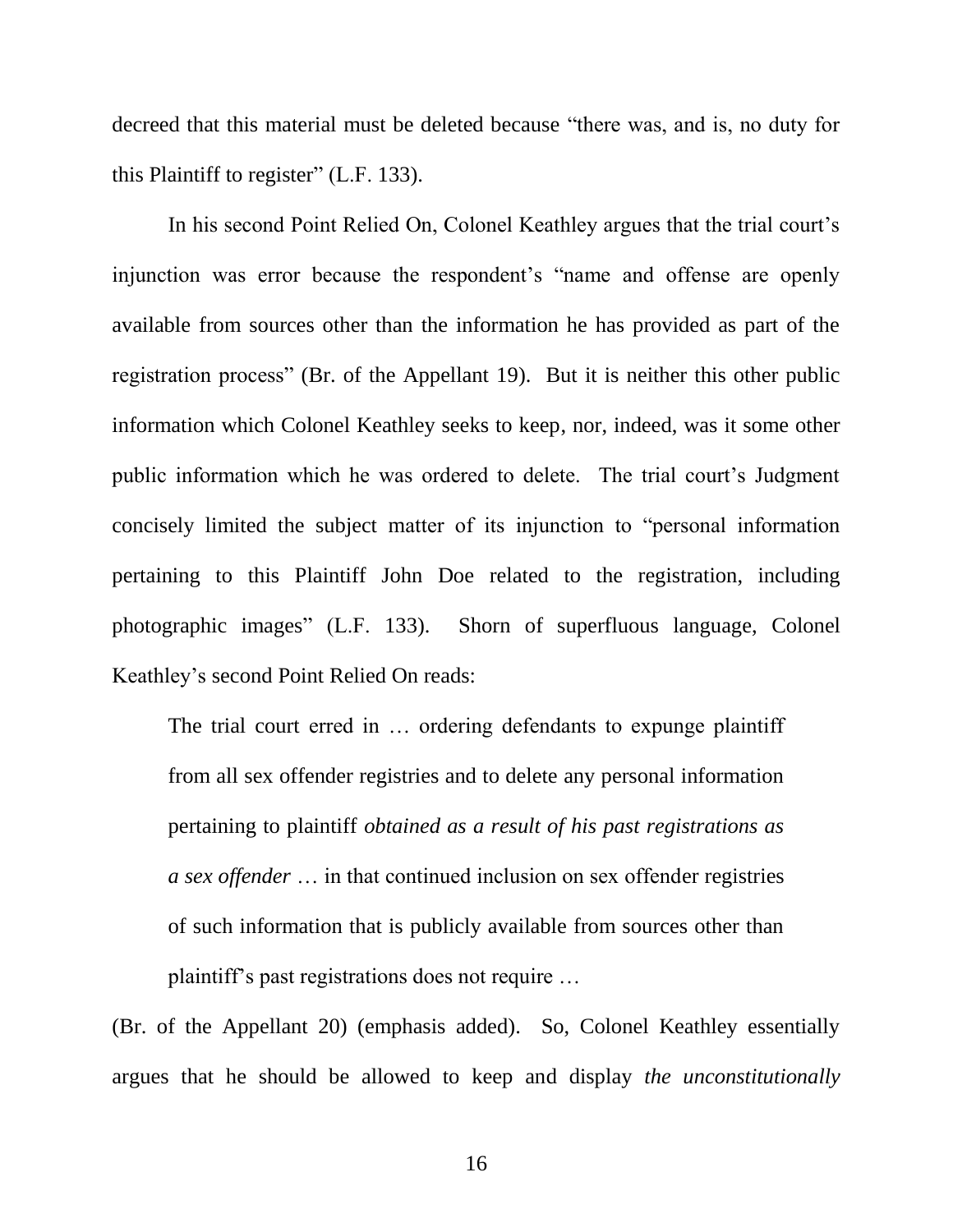*obtained material* because he could display some other material which is available somewhere.

The respondent did not ask that the trial court prohibit the defendants from disseminating information which is publicly available and which was obtained by means other than his unconstitutional registration. Indeed, that would have been outside the scope of the trial court's jurisdiction in this case. But the respondent's current address and current photograph could not have been obtained if it were not for his unconstitutional registration. Moreover, this Court held that even the individual's name was within the scope of enjoinable material, as this Court was "unable to imagine a single class of information more identifying than that of a person's name." *Phillips*, 2008 Mo. App. LEXIS 432 at \*9. The respondent acknowledges that the plain language of the trial court's order extends only to material obtained as a result of his unconstitutional registration, and nothing more (L.F. 133).

Of course, if Colonel Keathley wishes to publish information obtained from other public records, he would be obligated to ensure that such disseminated information is truthful. § 509.210, R.S.Mo. As well, since Colonel Keathley admits that once the respondent has completed his period of probation the records of his underlying conviction will be sealed under Chapter 610, R.S.Mo. (Br. of Appellant 21), Colonel Keathley would have to cease publishing any information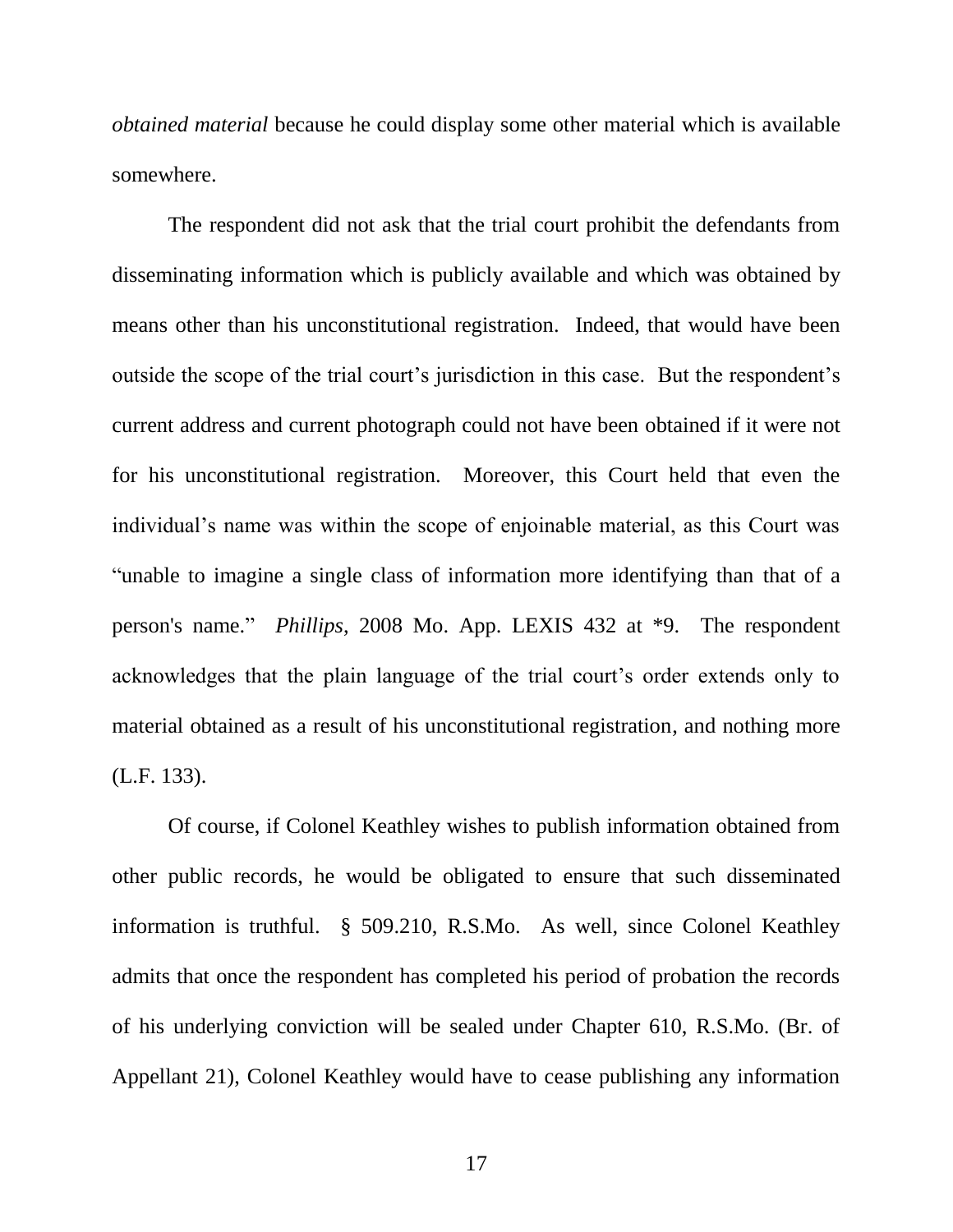obtained from the trial court's sealed files immediately once the probation is complete. Should Colonel Keathley fail or refuse to do so, the respondent would have to enter into further litigation to prevent *that* injustice.

Throughout his Brief, Colonel Keathley recites that in *Phillips*, the Supreme Court rejected the plaintiffs' claim that publishing true information about them in itself violated the Constitutional prohibition on retrospective laws (Br. of Appellant 16-17, 21, 23). Indeed, it is true that in *Phillips*, the Supreme Court did not view "publication of true information about the Does" as affecting "a past transaction to their substantial detriment by imposing a new obligation, adding a new duty, or attaching a new disability in respect to transactions and considerations already past." 194 S.W.2d at 852. The Court concluded that publication "merely looks back at antecedent actions" and rejected the publication of true information submitted by a retrospective registrant as a basis for holding the Sex Offender Registration Act to be retrospective. *Id.*

Contrary to Colonel Keathley's argument, however, rejecting publication as the *basis* for retrospectivity does not, in itself, automatically imply that, having determined that registration was unconstitutionally retrospective in application, the Supreme Court would conclude that disseminating the fruits of those unconstitutional registration does not violate Article I, Section 13. Indeed, the Court has held the exact opposite. The "new obligation and new duty" which the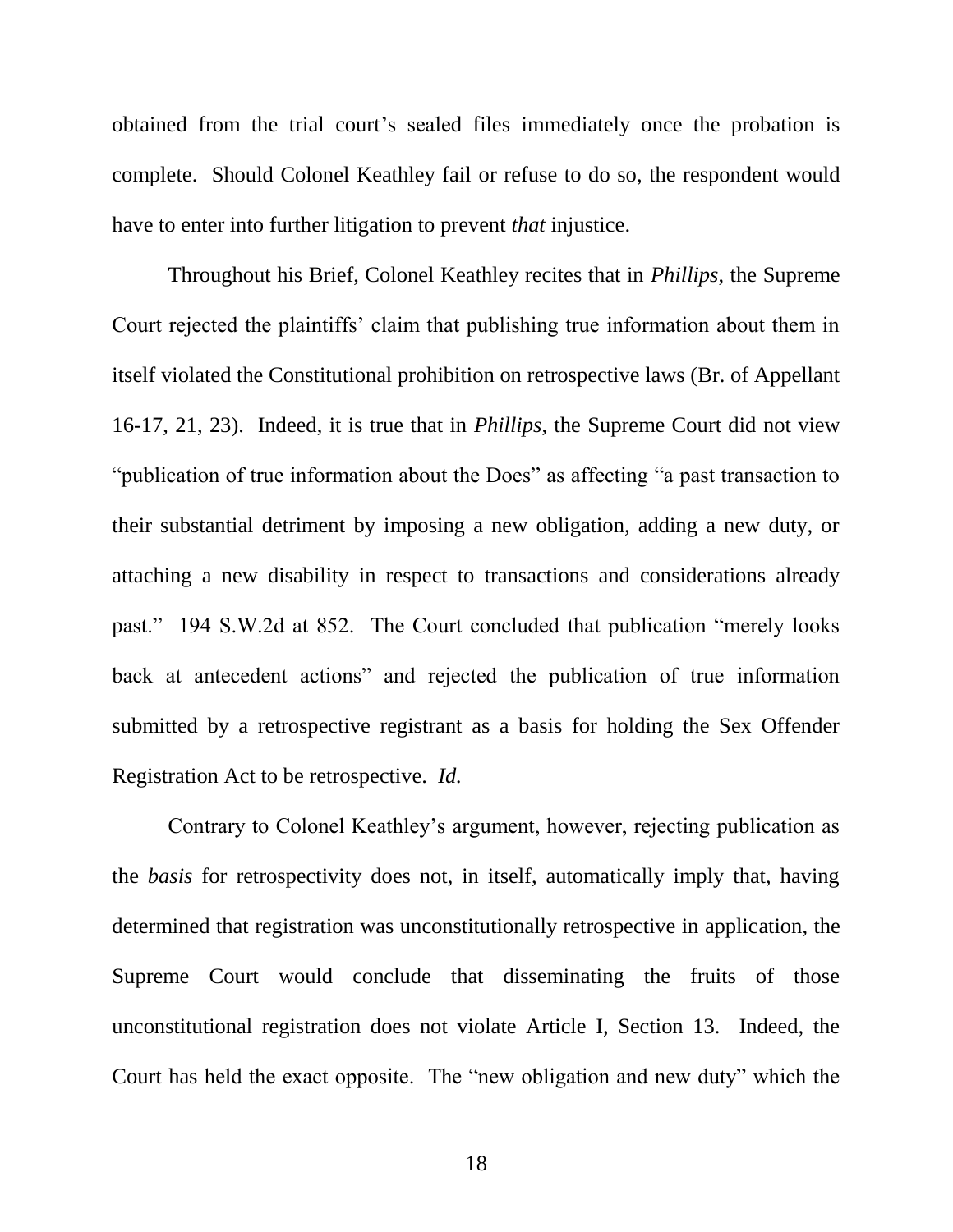Supreme Court prohibited was "to register and to maintain and update the registration … ." *Phillips*, 194 S.W.2d at 852*.*

The supplying of sex offender registration information and the publication of that information are inexorably intertwined. Maintaining and updating one's sex offender registration includes providing updated personal and identifying information, as well as being photographed. §§ 589.402, 589.407, and 589.414, R.S.Mo. Similarly, any person whose information is removed from a sex offender registry by court order "shall no longer be required to fulfill the registration requirements." § 589.400.11, R.S.Mo. As well, removal from the sex offender registry is required when "all offenses requiring registration are reversed, vacated or set aside." § 589.400.3, R.S.Mo.

The Supreme Court also has held that a person no longer required to register because his registration is unconstitutional should be removed from sex offender registries. In *State ex rel. Kauble v. Hartenbach*, the Supreme Court unanimously held that a defendant convicted of a registrable offense which later was found to be unconstitutional "should no longer be required to register as a sex offender," and granted its Writ of Mandamus accordingly. 216 S.W.3d 158, 161 (Mo. banc 2007). That defendant also argued that "he is entitled to removal from the sex offender registry." *Id.* As to that argument, the Court held,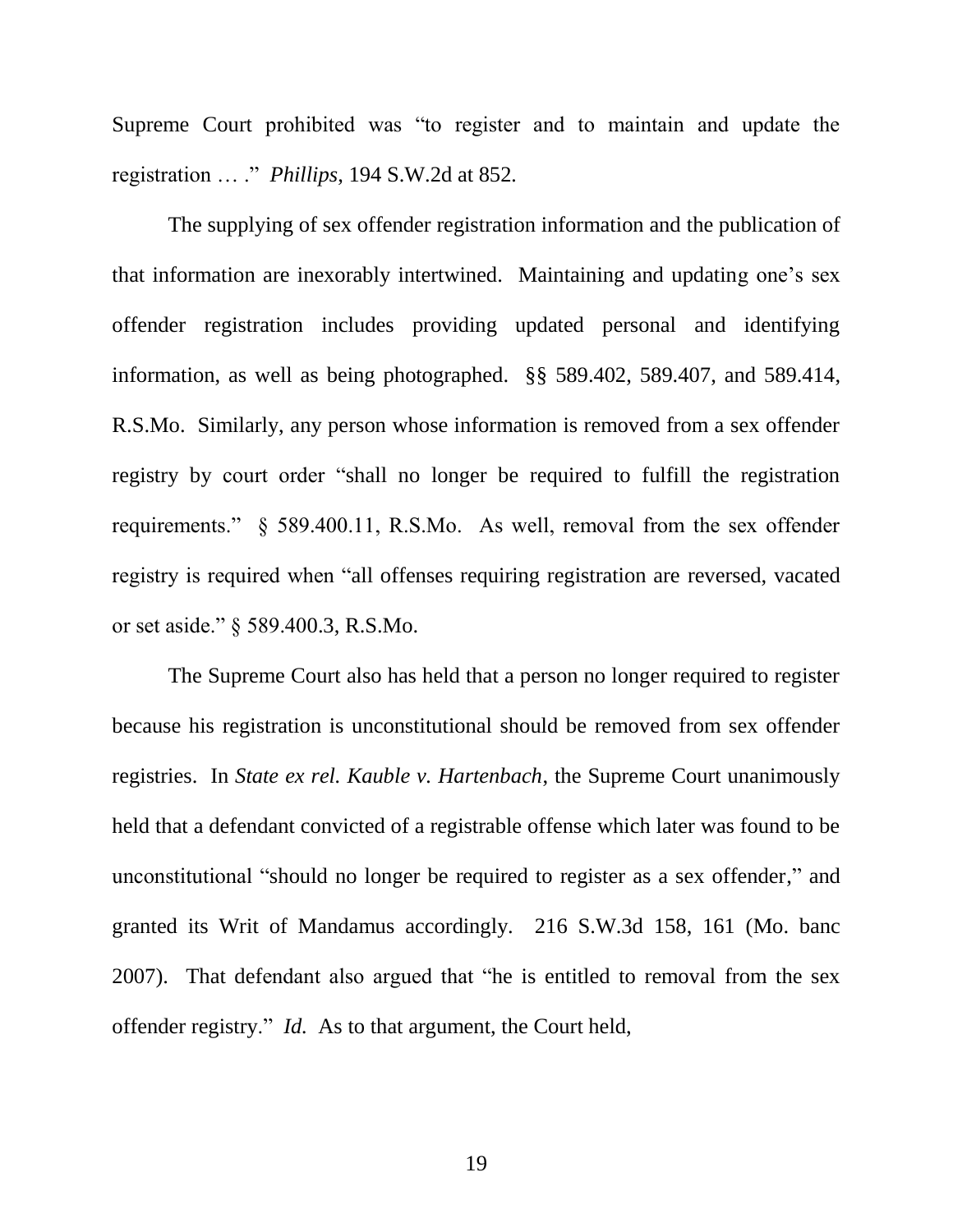Because there is no party to this proceeding that maintains the registry, this Court cannot grant Kauble's requested relief ordering that his name be removed from the registry. If Kauble's request to those who maintain the registry is denied, his remedy may be to bring an action against the parties responsible for maintaining the registry.

…

Kauble's petition for an order that Respondent remove his name from the sex offender registry is denied because the party against whom it is brought does not maintain the registry, without prejudice to his requesting removal from the registry from those who maintain it and without prejudice to his right to seek relief in mandamus should they refuse to do so.

*Id.* Had the defendant in *Kauble* named his county sheriff and Colonel Keathley as respondents in his mandamus petition, then the Supreme Court indeed would have granted mandamus relief to have him removed from the list. As it stood, however, the defendant named only the circuit judge who presided over his criminal conviction.

In this case, however, the respondent did name Colonel Keathley, Superintendent of the Highway Patrol, and Jack Merritt, Sheriff of Greene County, as defendants (L.F. 4). Colonel Keathley and Sheriff Merritt are charged with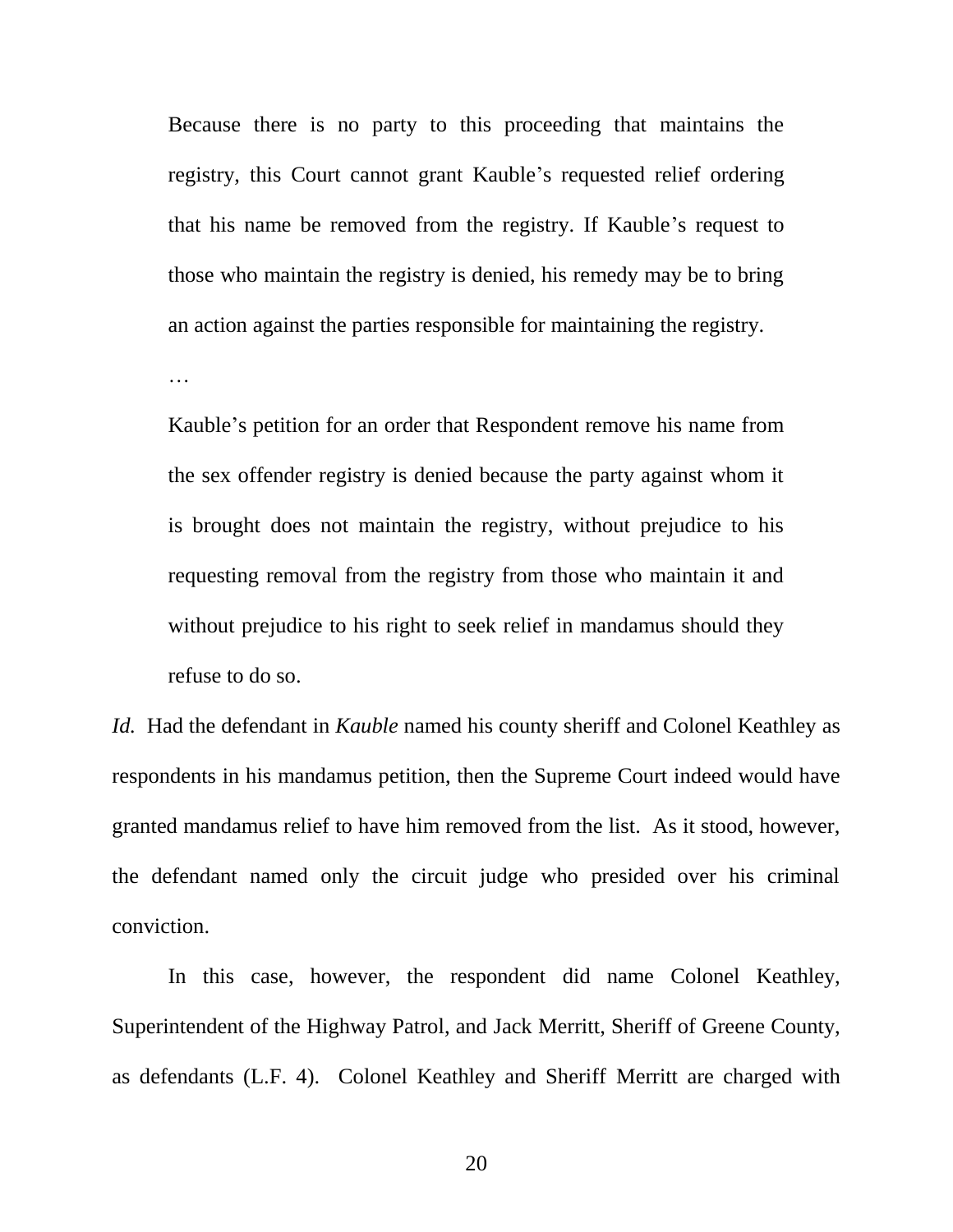maintaining the two sex offender registries on which the respondent's information appeared. §§ 589.402 and 589.410, R.S.Mo. Under the same rationale as the Supreme Court in *Kauble*, and as provided by statute, the trial court correctly understood that Colonel Keathley and Sheriff Merritt must be denied the fruits of the respondent's unconstitutionally acquired sex offender registration information.

Plainly, if Colonel Keathley can continue to publish the respondent's illegally obtained photographs and information, the collateral impact of the illegal registration will continue indefinitely. If this were true, the respondent would have no remedy at law. If this Court reverses the trial court's injunction prohibiting the publication of the illegally obtained information, the respondent's relief would be incomplete and compliance with the Constitution would be defeated.

Whether to grant an injunction is a matter of the trial court balancing the equities before it. *Southern Star Central Gas Pipeline, Inc. v. Murray*, 190 S.W.3d 423, 429 (Mo. App. 2006). In this case, the balance must weigh the fact that the respondent never should have been required to register to begin with. Colonel Keathley never should have been provided in the first place with the information and photographs he seeks to disseminate publicly under the Sex Offender Registration Act. To remedy the respondent's submission to the unconstitutional requirement that he register, declaring that he not be required to register or update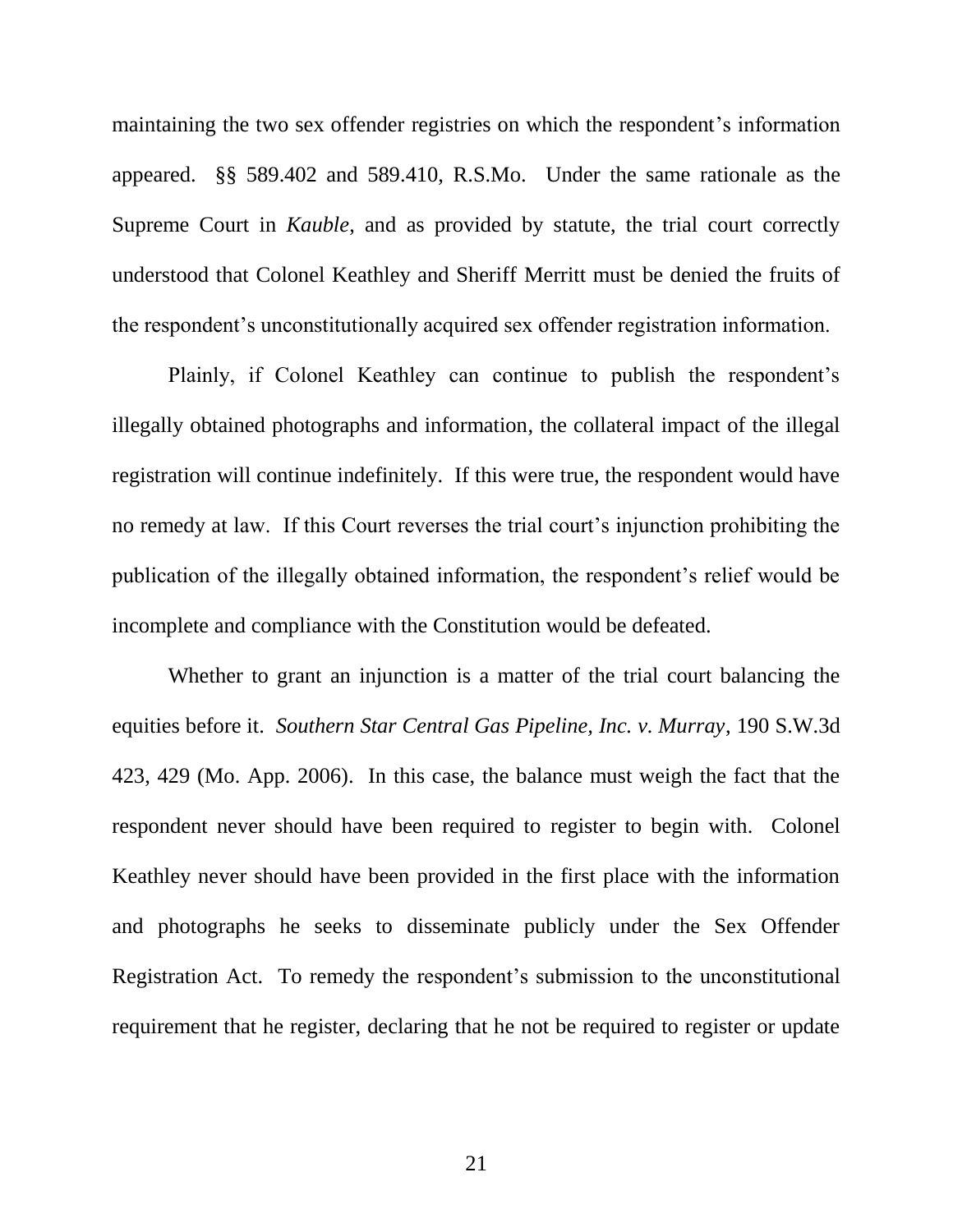his registration in the future is not enough. Colonel Keathley must be enjoined from disseminating the material which he obtained unconstitutionally.

The law is replete with examples of parties being prevented from using material which it obtained unconstitutionally. Of course, the most common example of this is the Fourth Amendment exclusionary rule and its "fruit of the poisonous tree" doctrine. In the seminal case *Weeks v. United States*, the Supreme Court of the United States weighed whether property seized by the Government in violation of the Fourth Amendment still may be retained by the Government. 232 U.S. 383, 393 (1914). The Court's answer is particularly illuminating as to the main issue in this case:

If letters and private documents can thus be seized and held and used in evidence against a citizen accused of an offense, the protection of the Fourth Amendment declaring his right to be secure against such searches and seizures is of no value and, so far as those thus placed are concerned, might as well be stricken from the Constitution.

*Id.* For, were it otherwise, "To sanction such proceedings would be to affirm by judicial decision a manifest neglect if not an open defiance of the prohibitions of the Constitution, intended for the protection of the people against such unauthorized action." *Id.* at 394.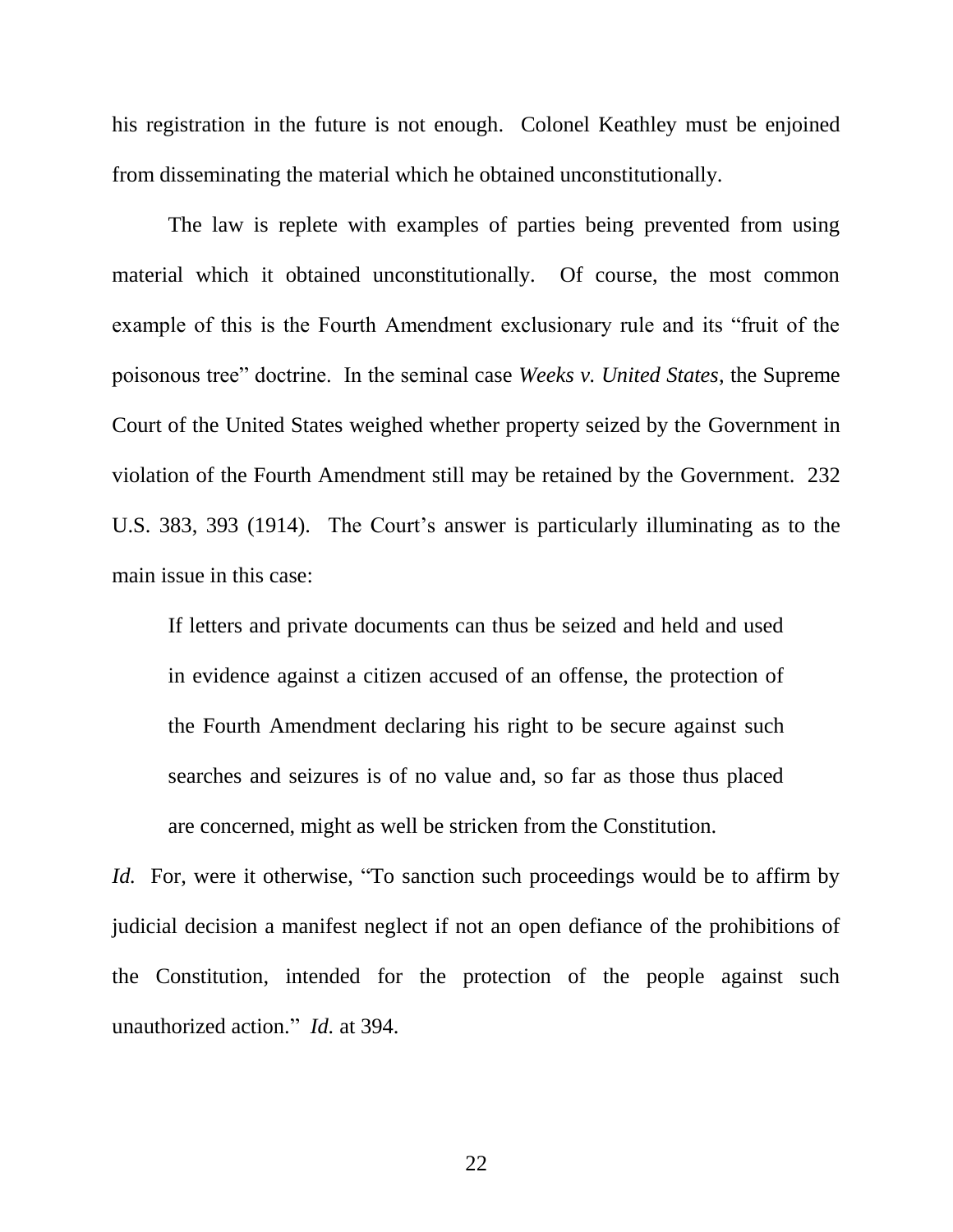Several years later, in *Silverthorne Lumber Co. v. United States*, the Court again visited the question of what was to be done with materials illegally seized by the government in violation of the Fourth Amendment. 251 U.S. 385, 391 (1920). Justice Holmes's opinion pertinently illustrates the precise point which the respondent raises in this case:

The Government now, while in form repudiating and condemning the illegal seizure, seeks to maintain its right to avail itself of the knowledge obtained by that means which otherwise it would not have had.

The proposition could not be presented more nakedly. It is that although of course its seizure was an outrage which the Government now regrets, it may study the papers before it returns them, copy them, and then may use the knowledge that it has gained to call upon the owners in a more regular form to produce them; that the protection of the Constitution covers the physical possession but not any advantages that the Government can gain over the object of its pursuit by doing the forbidden act. *Weeks v. United States*, 232 U.S. 383, to be sure, had established that laying the papers directly before the grand jury was unwarranted, but it is taken to mean only that two steps are required instead of one. In our opinion such is not the law.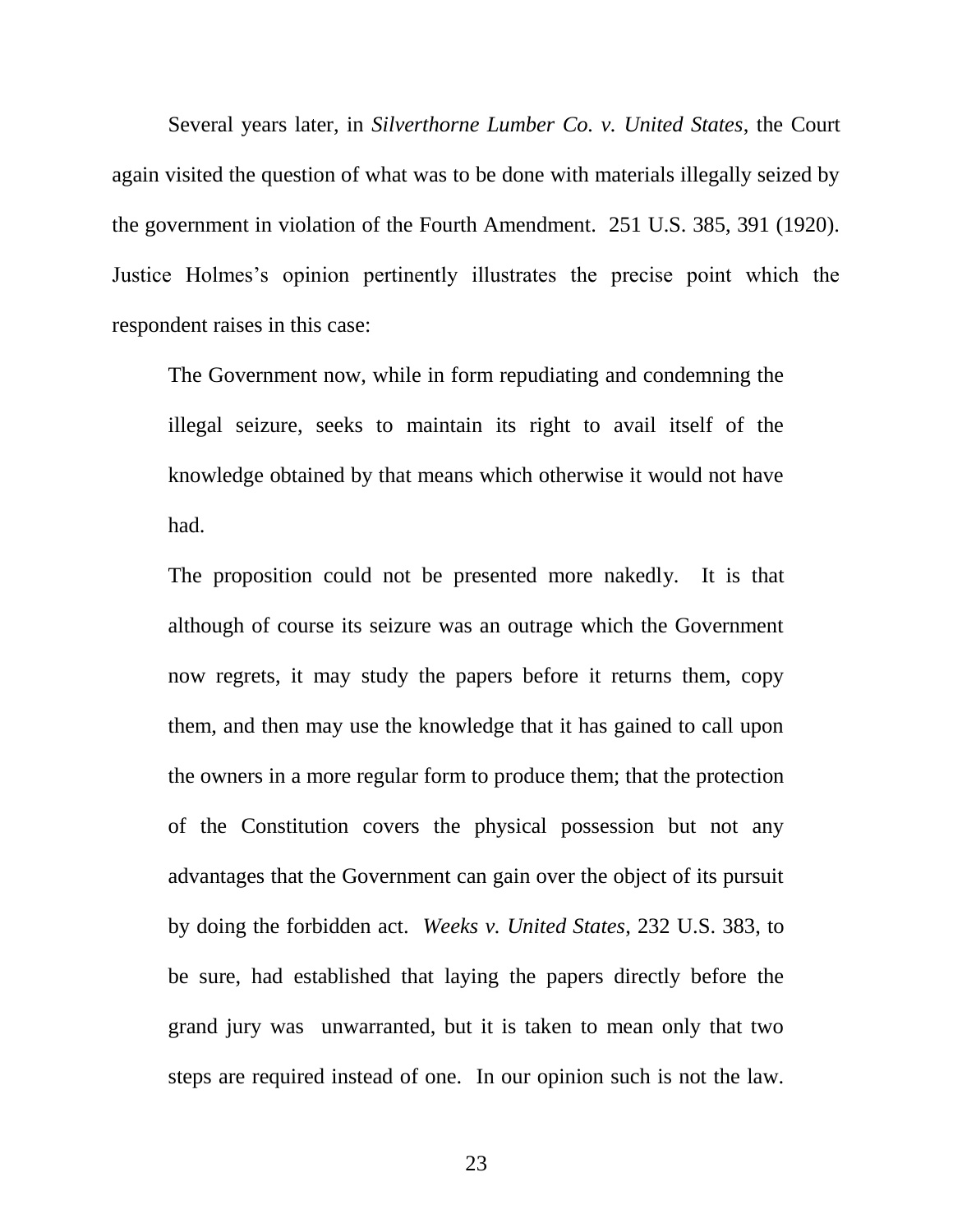*It reduces the Fourth Amendment to a form of words*. 232 U.S. 393. The essence of a provision forbidding the acquisition of evidence in a certain way is that not merely evidence so acquired shall not be used before the Court *but that it shall not be used at all*.

*Id.* at 391-392 (emphasis added).

The Court stated the same rationale in *Nardone v. United States*, 308 U.S. 338, 341 (1939), and *Wong Sun v. United States*, 371 U.S. 471, 488 (1963). Indeed, in *Wong Sun*, the Court held that the important question is "whether, granting establishment of the primary illegality, the evidence to which instant objection is made has been come at by exploitation of that illegality or instead by means sufficiently distinguishable to be purged of the primary taint." *Id*.

In this case, Colonel Keathley insists on the opposite conclusion. He grants that the requirement that respondent register was itself illegal, but he still insists on exploiting that illegality. If this Court were to accept his position and sanction his request to publish the respondent's illegally obtained material, the Court would affirm by judicial decision a manifest neglect, if not an open defiance of, the Constitutional prohibition on retrospective applications of law, which was intended by its drafters in 1820 for the protection of the people against such unauthorized action. *See Phillips*, 194 S.W.3d at 850. In effect, the Court would be holding that this prohibition, which declares the retrospective application of laws to be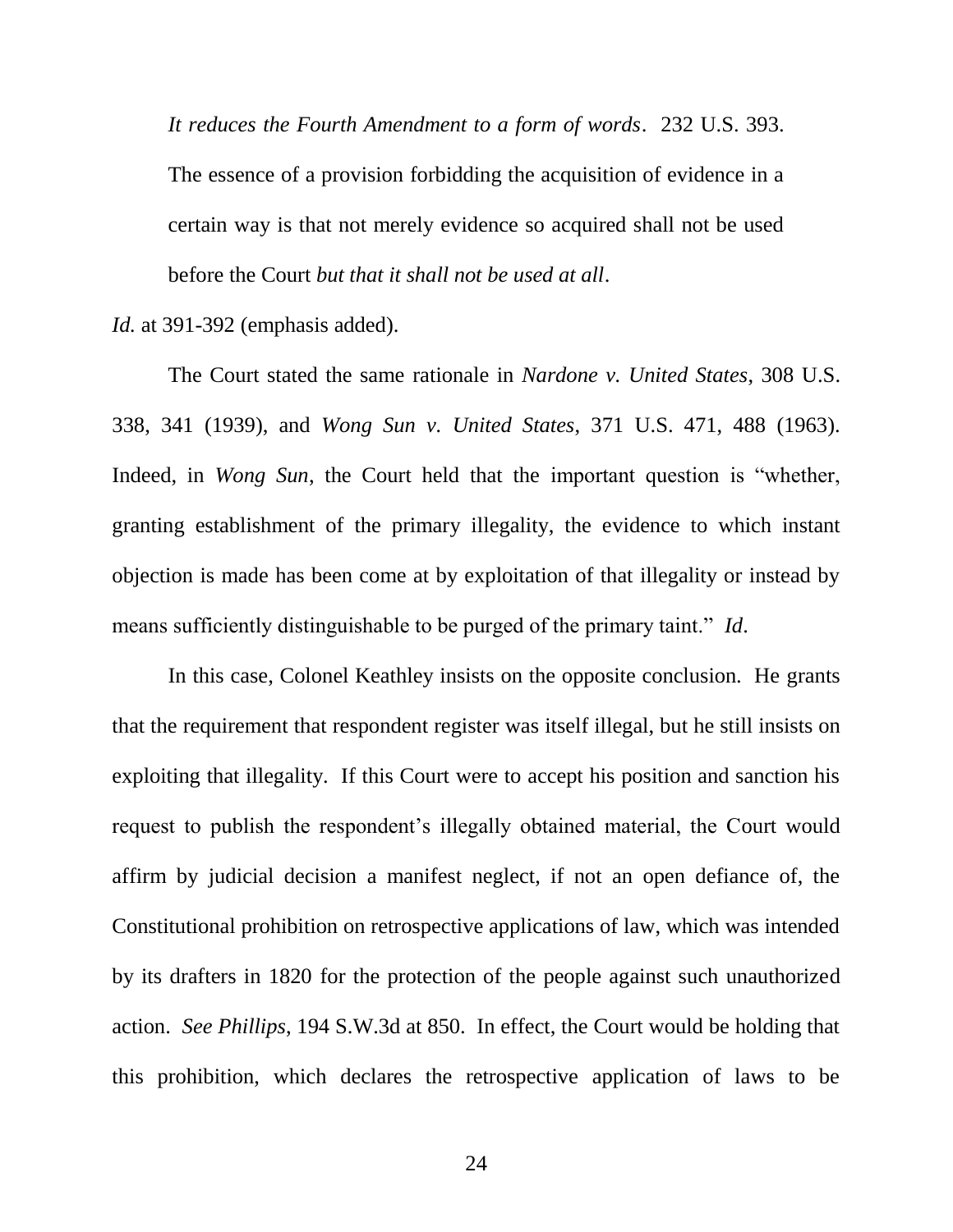unconstitutional, would be of no value and might as well be stricken from the Constitution. Colonel Keathley's argument deprives Article I, Section 13, of any substance, instead reducing it to Justice Holmes's "foam of words."

Of course, this is not a criminal case, and both the exclusionary rule and the "fruit of the poisonous tree" doctrine have a variety of exceptions. *See, e.g.*, *United States v. Ceccolini*, 435 U.S. 268, Syllabus (1978). But those Fourth Amendment doctrines have numerous corollaries in the Rules of Civil Procedure. In Missouri, courts may refuse to admit evidence when a party has failed to observe the rules of discovery or pretrial disclosure deadlines. Supreme Court Rule 61.01. Failure to comply with other evidentiary requirements also may result in a party being denied the use of evidence. *See, e.g.*, *Jackson v. Jackson*, 875 S.W.2d 590, 592 (Mo. App. 1994). If it is reasonable to preclude one from using evidence because one failed to observe a court's rules, then surely it is reasonable to preclude Colonel Keathley from using material obtained in violation of our Constitution.

Equity acts so as to afford complete justice. *Townsend v. Maplewood Inv. & Loan Co.*, 351 Mo. 738, 744, 173 S.W.2d 911, 914 (Mo. banc 1943) (quoting 30 C.J.S. 506 § 104). That justice is not by halves. *Id.* Full justice in this case entails not merely declaring that the requirement that the respondent register as a sex offender was unconstitutional – which Colonel Keathley admits was the case – but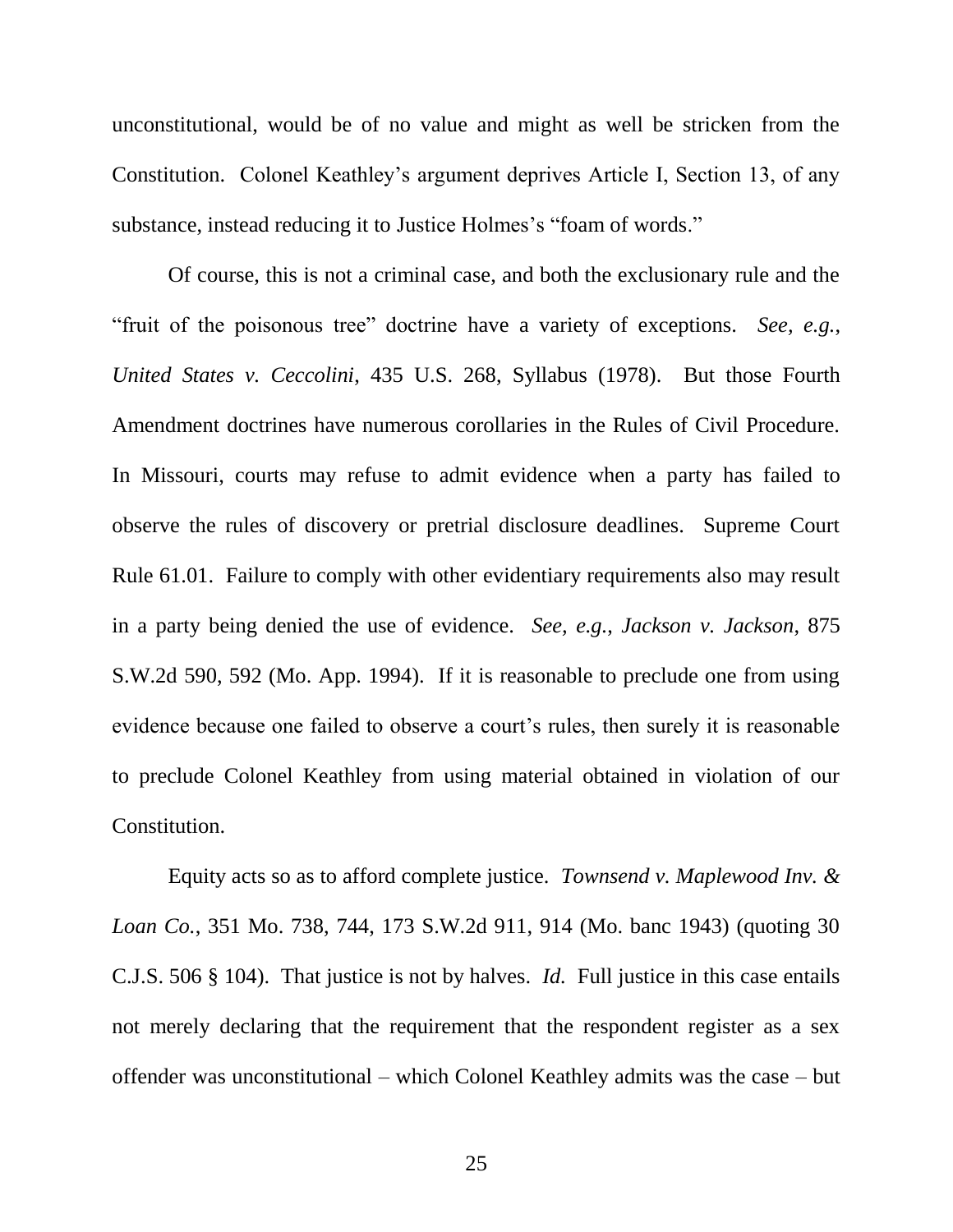to uphold compliance with the Constitution and to restore the respondent to the status he occupied before he submitted to the unconstitutional registration by enjoining Colonel Keathley from using the fruits of his illegality.

At the very least, this evidently is something on which reasonable minds could disagree. Colonel Keathley believes that the balance of equities weighs in his favor. The trial court (and the respondent) see the balance of equities differently. As such, it cannot be said that in this case, the trial court abused its discretion in directing that the fruits of the unconstitutional requirement that the respondent register as a sex offender be denied to the officials charged with enforcing that unconstitutional registration and publishing the information gained from it. The trial court's Judgment enjoining Colonel Keathley from disseminating the fruits of the respondent's one unconstitutional registration and ordering that such material be deleted is not "clearly against the logic of the circumstances" and is not "so arbitrary and unreasonable as to shock the sense of justice and indicate a lack of careful consideration." If anything, it indicates very careful consideration.

The trial court did not abuse its discretion in fashioning its relief. Accordingly, the Court should hold as its Western District did in *Doe v. Phillips*, 2008 Mo. App. LEXIS 432, and affirm the trial court's Judgment.